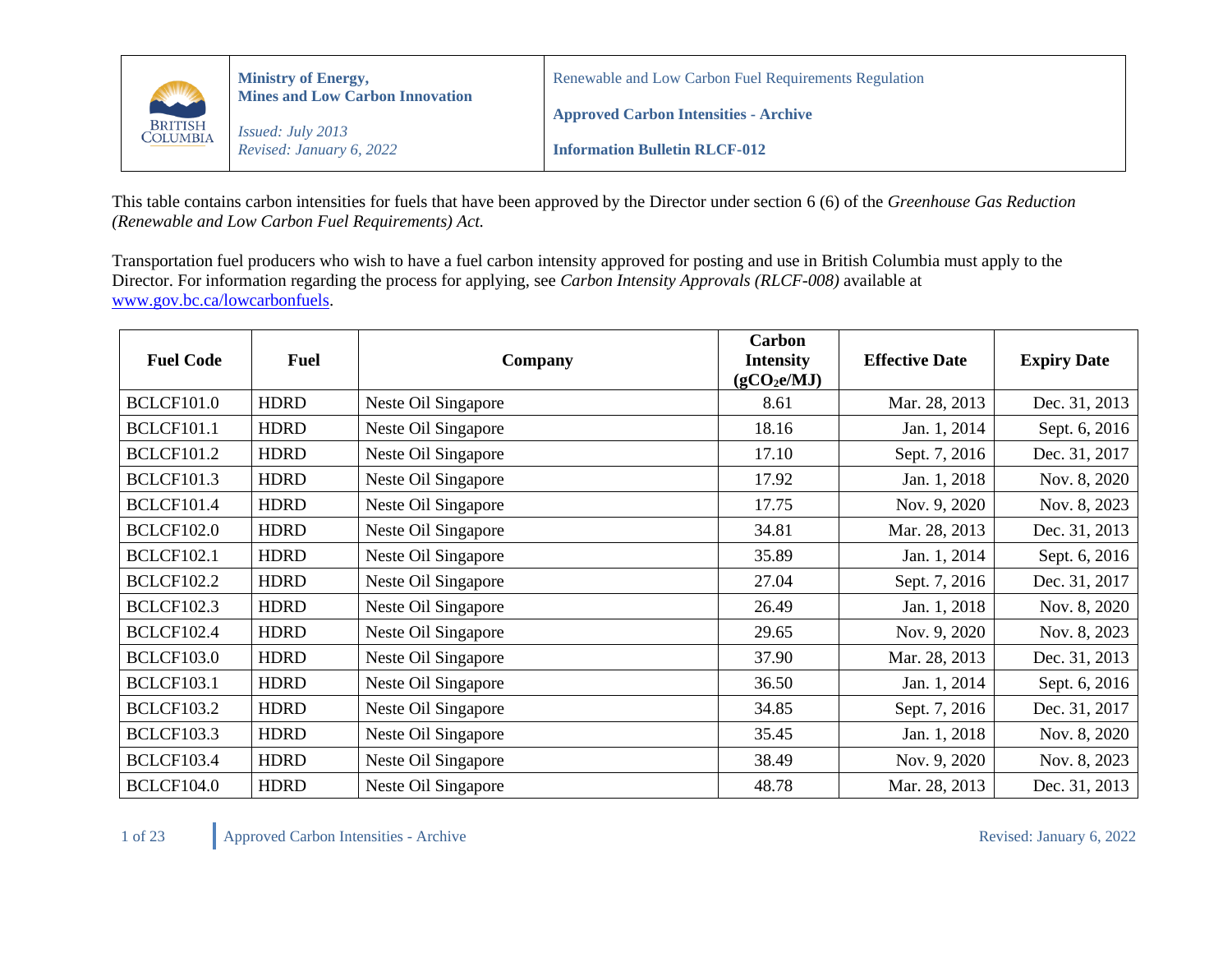

Renewable and Low Carbon Fuel Requirements Regulation

**Approved Carbon Intensities - Archive**

*Issued: July 2013 Revised: January 6, 2022*

**Information Bulletin RLCF-012**

| <b>Fuel Code</b>  | <b>Fuel</b> | Company                                                 | <b>Carbon</b><br><b>Intensity</b><br>(gCO <sub>2</sub> e/MJ) | <b>Effective Date</b> | <b>Expiry Date</b> |
|-------------------|-------------|---------------------------------------------------------|--------------------------------------------------------------|-----------------------|--------------------|
| <b>BCLCF104.1</b> | <b>HDRD</b> | Neste Oil Singapore                                     | 54.74                                                        | Jan. 1, 2014          | Dec. 31, 2014      |
| <b>BCLCF104.2</b> | <b>HDRD</b> | Neste Oil Singapore                                     | 94.58                                                        | Jan. 1, 2015          | Dec. 31, 2017      |
| <b>BCLCF104.3</b> | <b>HDRD</b> | Neste Oil Singapore                                     | 93.28                                                        | Jan. 1, 2018          | Dec. 31, 2020      |
| <b>BCLCF105.0</b> | <b>HDRD</b> | Neste Oil Singapore                                     | 31.77                                                        | Mar. 28, 2013         | Dec. 31, 2013      |
| <b>BCLCF106.0</b> | <b>HDRD</b> | Neste Renewable Fuels (Finland)                         | 52.73                                                        | Mar. 28, 2013         | Dec. 31, 2013      |
| <b>BCLCF107.0</b> | <b>HDRD</b> | <b>Neste Renewable Fuels (Finland)</b>                  | 35.72                                                        | Mar. 28, 2013         | Dec. 31, 2013      |
| <b>BCLCF108.0</b> | <b>HDRD</b> | Neste Renewable Fuels (Finland)                         | 63.66                                                        | Mar. 28, 2013         | Dec. 31, 2013      |
| <b>BCLCF109.0</b> | <b>HDRD</b> | Neste Renewable Fuels (Finland)                         | 3.64                                                         | Mar. 28, 2013         | Dec. 31, 2013      |
| <b>BCLCF109.1</b> | <b>HDRD</b> | Neste Renewable Fuels (Finland)                         | 36.70                                                        | Jan. 1, 2014          | Dec. 31, 2016      |
| <b>BCLCF110.0</b> | Ethanol     | Future Fuel Ltd.<br>(formerly Growing Power Hairy Hill) | $-4.23$                                                      | Mar. 28, 2013         | May 31, 2014       |
| <b>BCLCF110.1</b> | Ethanol     | Future Fuel Ltd.<br>(formerly Growing Power Hairy Hill) | $-2.77$                                                      | June 1, 2014          | Jan. 18, 2017      |
| <b>BCLCF110.2</b> | Ethanol     | Future Fuel Ltd.                                        | $-2.77$                                                      | Jan. 19, 2017         | May 5, 2017        |
| <b>BCLCF111.0</b> | Ethanol     | Future Fuel Ltd.<br>(formerly Growing Power Hairy Hill) | $-0.09$                                                      | May 10, 2013          | May 31, 2014       |
| <b>BCLCF111.1</b> | Ethanol     | Future Fuel Ltd.<br>(formerly Growing Power Hairy Hill) | 1.99                                                         | June 1, 2014          | Jan. 18, 2017      |
| <b>BCLCF111.2</b> | Ethanol     | Future Fuel Ltd.                                        | 1.99                                                         | Jan. 19, 2017         | May 5, 2017        |
| <b>BCLCF112.0</b> | Ethanol     | Future Fuel Ltd.<br>(formerly Growing Power Hairy Hill) | 0.93                                                         | May 10, 2013          | May 31, 2014       |
| <b>BCLCF113.0</b> | Ethanol     | Future Fuel Ltd.<br>(formerly Growing Power Hairy Hill) | 4.86                                                         | May 10, 2013          | May 31, 2014       |
| <b>BCLCF114.0</b> | Ethanol     | Future Fuel Ltd.<br>(formerly Growing Power Hairy Hill) | 20.50                                                        | May 10, 2013          | May 31, 2014       |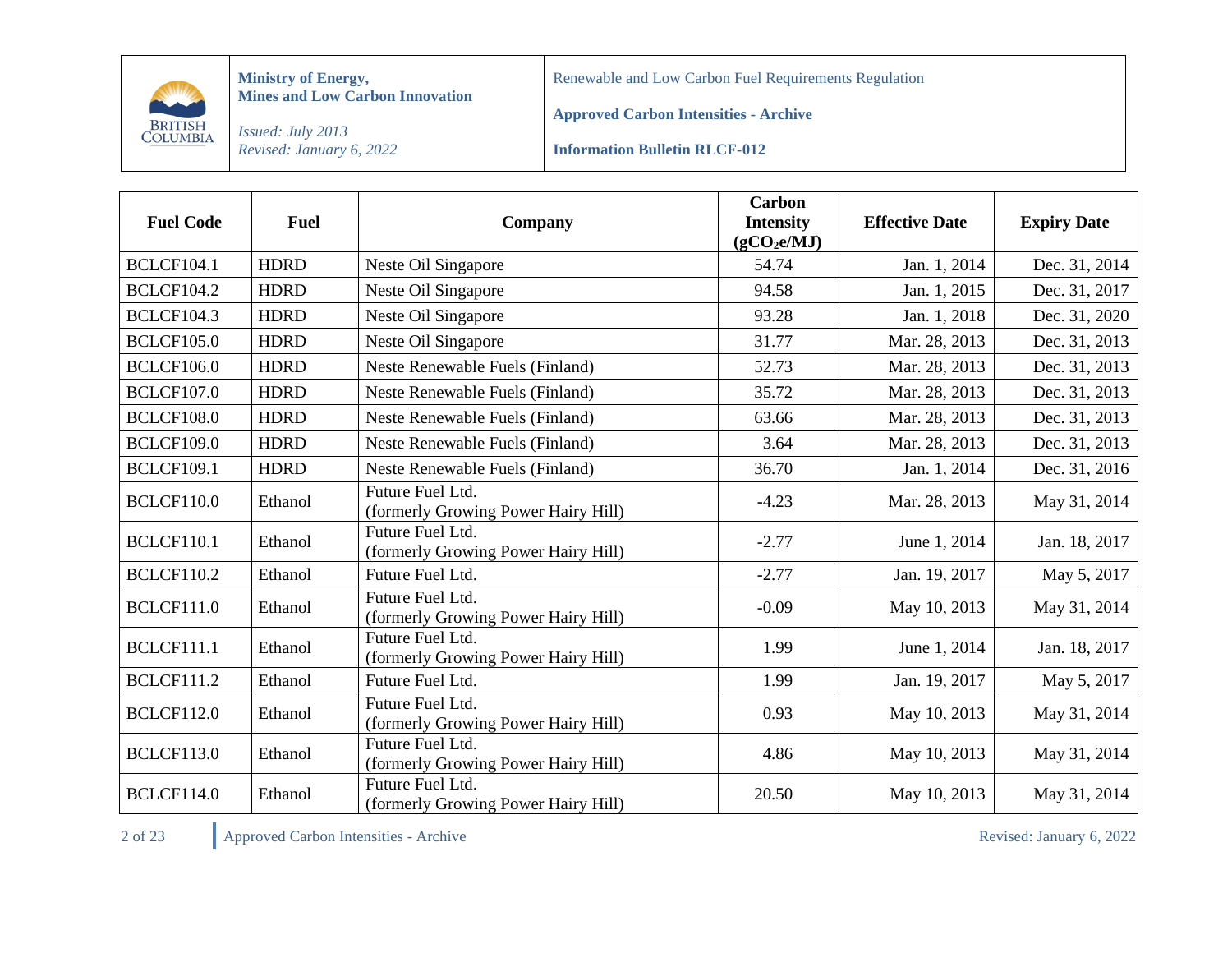

Renewable and Low Carbon Fuel Requirements Regulation

**Approved Carbon Intensities - Archive**

*Issued: July 2013 Revised: January 6, 2022*

**Information Bulletin RLCF-012**

| <b>Fuel Code</b>  | <b>Fuel</b>      | Company                                                 | <b>Carbon</b><br><b>Intensity</b><br>(gCO <sub>2</sub> e/MJ) | <b>Effective Date</b> | <b>Expiry Date</b> |
|-------------------|------------------|---------------------------------------------------------|--------------------------------------------------------------|-----------------------|--------------------|
| <b>BCLCF114.1</b> | Ethanol          | Future Fuel Ltd.<br>(formerly Growing Power Hairy Hill) | 20.51                                                        | June 1, 2014          | May 31, 2015       |
| <b>BCLCF115.0</b> | Ethanol          | Future Fuel Ltd.<br>(formerly Growing Power Hairy Hill) | 24.44                                                        | May 10, 2013          | May 31, 2014       |
| <b>BCLCF115.1</b> | Ethanol          | Future Fuel Ltd.<br>(formerly Growing Power Hairy Hill) | 25.26                                                        | June 1, 2014          | May 31, 2015       |
| <b>BCLCF116.0</b> | Ethanol          | Future Fuel Ltd.<br>(formerly Growing Power Hairy Hill) | 21.50                                                        | May 10, 2013          | May 31, 2014       |
| <b>BCLCF117.0</b> | Ethanol          | Future Fuel Ltd.<br>(formerly Growing Power Hairy Hill) | 25.43                                                        | May 10, 2013          | May 31, 2014       |
| <b>BCLCF118.0</b> | Ethanol          | Future Fuel Ltd.<br>(formerly Growing Power Hairy Hill) | $-0.81$                                                      | May 10, 2013          | May 31, 2014       |
| <b>BCLCF119.0</b> | Ethanol          | Future Fuel Ltd.<br>(formerly Growing Power Hairy Hill) | 3.13                                                         | May 10, 2013          | May 31, 2014       |
| <b>BCLCF120.0</b> | Ethanol          | Bushmills Ethanol Inc.                                  | 53.40                                                        | June 14, 2013         | June 13, 2016      |
| <b>BCLCF121.0</b> | Ethanol          | <b>Blue Flint Ethanol LLC</b>                           | 42.75                                                        | June 14, 2013         | June 13, 2016      |
| <b>BCLCF121.1</b> | Ethanol          | <b>Blue Flint Ethanol LLC</b>                           | 39.03                                                        | June 14, 2016         | Apr. 17, 2019      |
| <b>BCLCF121.2</b> | Ethanol          | <b>Blue Flint Ethanol LLC</b>                           | 37.69                                                        | Apr. 18, 2019         | Apr. 17, 2022      |
| <b>BCLCF122.0</b> | <b>Biodiesel</b> | Ag Processing Inc.                                      | 32.04                                                        | June 14, 2013         | Mar. 21, 2016      |
| <b>BCLCF122.1</b> | <b>Biodiesel</b> | Ag Processing Inc.                                      | 7.91                                                         | Mar. 22, 2016         | Mar. 21, 2019      |
| <b>BCLCF122.2</b> | <b>Biodiesel</b> | Ag Processing Inc.                                      | 5.95                                                         | Mar. 22, 2019         | Apr. 24, 2022      |
| <b>BCLCF123.0</b> | <b>Biodiesel</b> | Ag Processing Inc.                                      | 15.38                                                        | June 14, 2013         | Mar. 21, 2016      |
| <b>BCLCF123.1</b> | <b>Biodiesel</b> | Ag Processing Inc.                                      | 2.07                                                         | Mar. 22, 2016         | Mar. 21, 2019      |
| <b>BCLCF123.2</b> | <b>Biodiesel</b> | Ag Processing Inc.                                      | 3.75                                                         | Mar. 22, 2019         | Apr. 24, 2022      |
| <b>BCLCF124.0</b> | <b>Biodiesel</b> | Ag Processing Inc.                                      | 15.79                                                        | June 14, 2013         | Mar. 21, 2016      |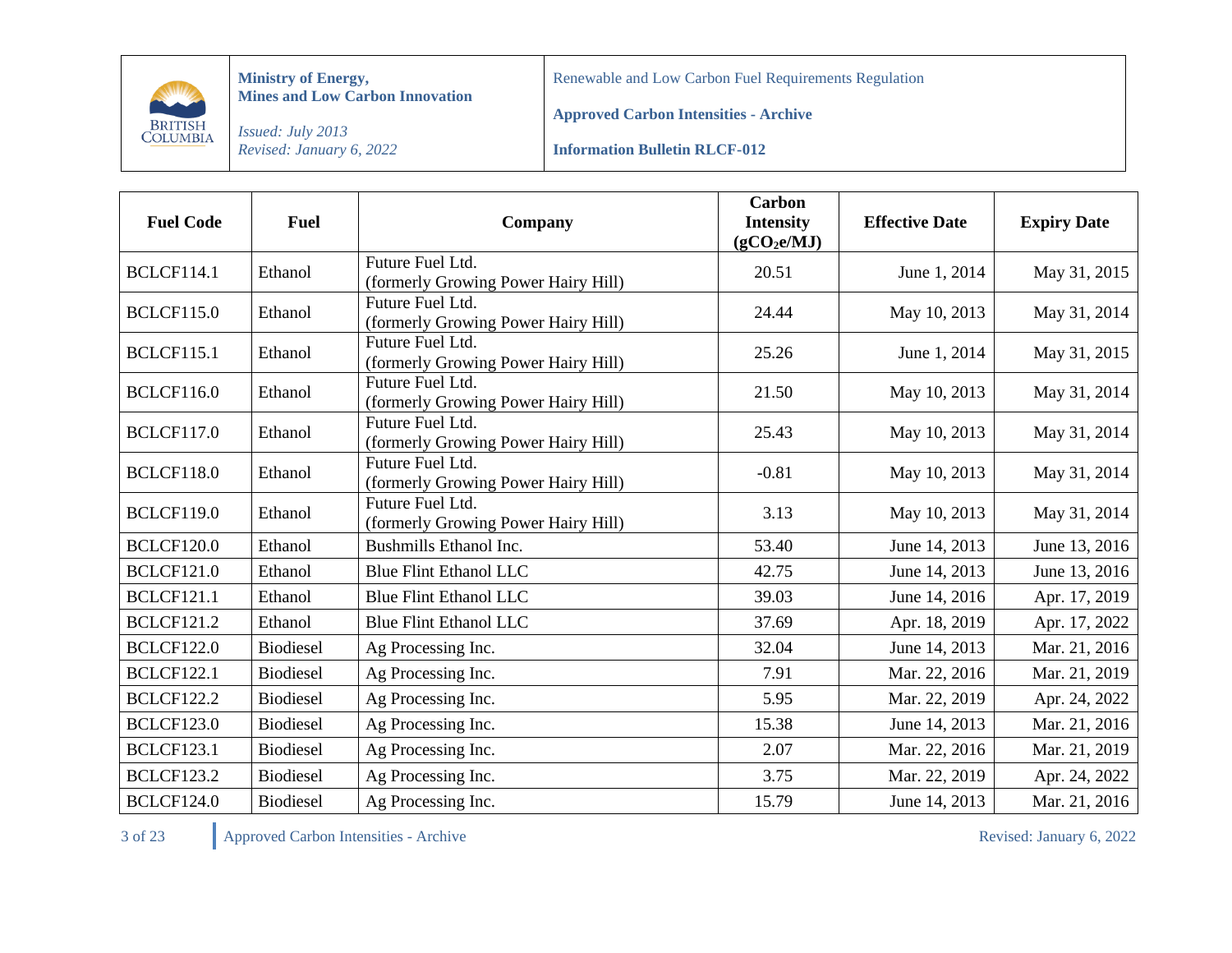

Renewable and Low Carbon Fuel Requirements Regulation

**Approved Carbon Intensities - Archive**

*Issued: July 2013 Revised: January 6, 2022*

**Information Bulletin RLCF-012**

| <b>Fuel Code</b>  | <b>Fuel</b>      | Company                                                                  | <b>Carbon</b><br><b>Intensity</b><br>(gCO <sub>2</sub> e/MJ) | <b>Effective Date</b> | <b>Expiry Date</b> |
|-------------------|------------------|--------------------------------------------------------------------------|--------------------------------------------------------------|-----------------------|--------------------|
| <b>BCLCF124.1</b> | <b>Biodiesel</b> | Ag Processing Inc.                                                       | 1.96                                                         | Mar. 22, 2016         | Mar. 21, 2019      |
| <b>BCLCF124.2</b> | <b>Biodiesel</b> | Ag Processing Inc.                                                       | 0.84                                                         | Mar. 22, 2019         | Apr. 24, 2022      |
| <b>BCLCF125.0</b> | <b>Biodiesel</b> | <b>Archer Daniels Midland Company</b>                                    | 26.72                                                        | July 1, 2013          | May 19, 2016       |
| <b>BCLCF125.1</b> | <b>Biodiesel</b> | <b>Archer Daniels Midland Company</b>                                    | 9.61                                                         | May 20, 2016          | May 15, 2019       |
| <b>BCLCF125.2</b> | <b>Biodiesel</b> | <b>Archer Daniels Midland Company</b>                                    | 4.09                                                         | May 16, 2019          | May 15, 2022       |
| <b>BCLCF126.0</b> | <b>Biodiesel</b> | <b>Archer Daniels Midland Company</b>                                    | 37.81                                                        | July 1, 2013          | May 19, 2016       |
| <b>BCLCF126.1</b> | <b>Biodiesel</b> | <b>Archer Daniels Midland Company</b>                                    | 14.56                                                        | May 20, 2016          | May 15, 2019       |
| <b>BCLCF126.2</b> | <b>Biodiesel</b> | <b>Archer Daniels Midland Company</b>                                    | 8.93                                                         | May 16, 2019          | May 15, 2022       |
| <b>BCLCF127.0</b> | <b>Biodiesel</b> | <b>Archer Daniels Midland Company</b>                                    | 38.14                                                        | July 1, 2013          | May 19, 2016       |
| <b>BCLCF127.1</b> | <b>Biodiesel</b> | <b>Archer Daniels Midland Company</b>                                    | 20.04                                                        | May 20, 2016          | May 15, 2019       |
| <b>BCLCF127.2</b> | <b>Biodiesel</b> | <b>Archer Daniels Midland Company</b>                                    | 13.59                                                        | May 16, 2019          | May 15, 2022       |
| <b>BCLCF128.0</b> | <b>Biodiesel</b> | Deerfield Energy LLC<br>(formerly Archer Daniels Midland Company)        | 37.68                                                        | July 1, 2013          | June 20, 2016      |
| <b>BCLCF128.1</b> | <b>Biodiesel</b> | Deerfield Energy LLC                                                     | 13.83                                                        | June 21, 2016         | May 15, 2019       |
| <b>BCLCF128.2</b> | <b>Biodiesel</b> | <b>Archer Daniels Midland Company</b><br>(formerly Deerfield Energy LLC) | 11.80                                                        | May 16, 2019          | May 15, 2022       |
| <b>BCLCF129.0</b> | <b>Biodiesel</b> | Mid-America Biofuels LLC<br>(formerly Archer Daniels Midland Company)    | 35.68                                                        | July 1, 2013          | June 20, 2016      |
| <b>BCLCF129.1</b> | <b>Biodiesel</b> | Mid-America Biofuels LLC                                                 | 13.24                                                        | June 21, 2016         | May 28, 2019       |
| <b>BCLCF129.2</b> | <b>Biodiesel</b> | Mid-America Biofuels LLC                                                 | 11.41                                                        | May 29, 2019          | May 28, 2022       |
| <b>BCLCF130.0</b> | Ethanol          | Plymouth Energy LLC                                                      | 59.38                                                        | July 16, 2013         | July 15, 2016      |
| <b>BCLCF131.0</b> | Ethanol          | Glacial Lakes Energy LLC                                                 | 53.51                                                        | Aug. 13, 2013         | July 28, 2016      |
| <b>BCLCF131.1</b> | Ethanol          | Glacial Lakes Energy LLC                                                 | 54.78                                                        | July 29, 2016         | July 25, 2019      |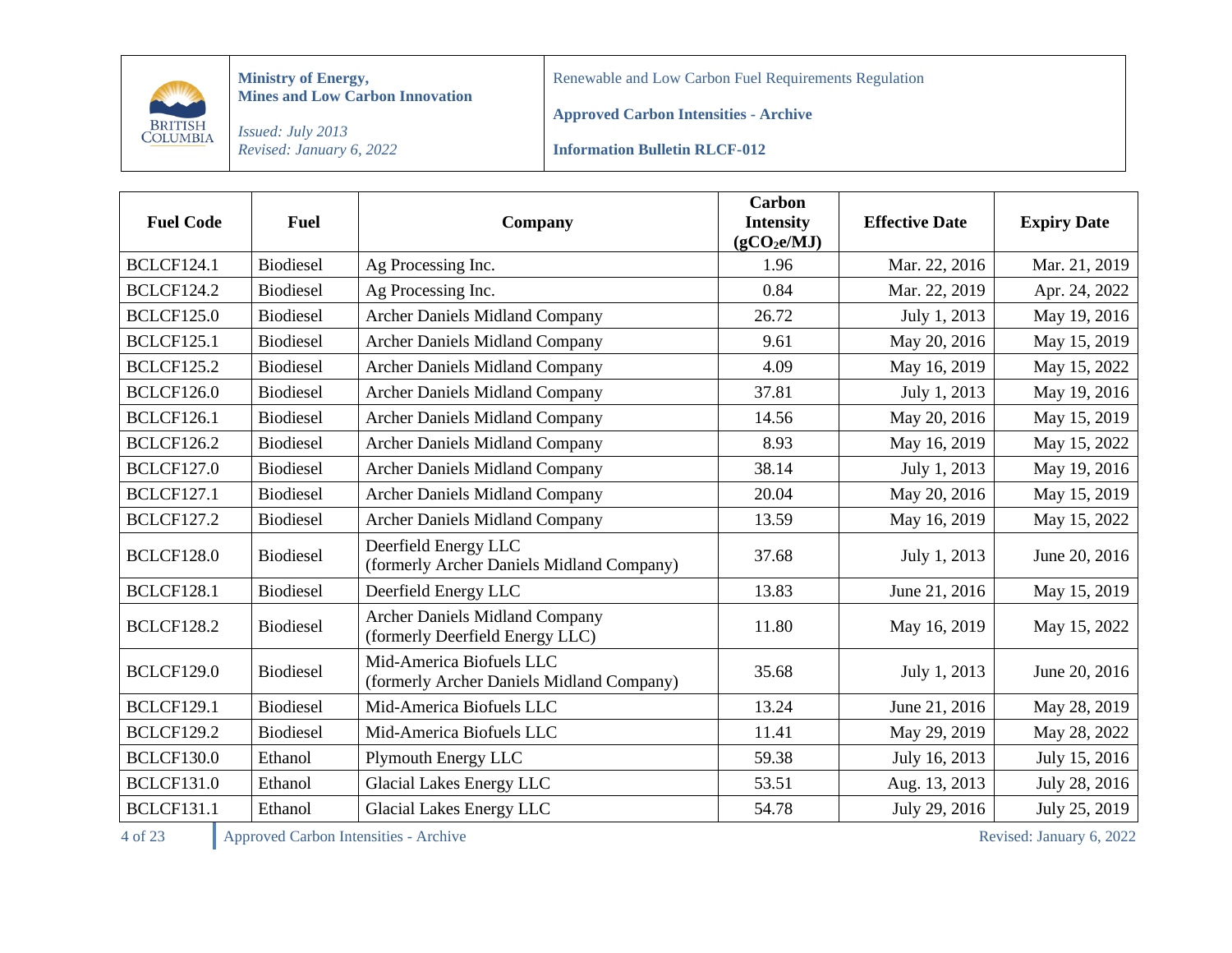

Renewable and Low Carbon Fuel Requirements Regulation

**Approved Carbon Intensities - Archive**

*Issued: July 2013 Revised: January 6, 2022*

**Information Bulletin RLCF-012**

| <b>Fuel Code</b>  | <b>Fuel</b>      | Company                                                             | <b>Carbon</b><br><b>Intensity</b><br>(gCO <sub>2</sub> e/MJ) | <b>Effective Date</b> | <b>Expiry Date</b> |
|-------------------|------------------|---------------------------------------------------------------------|--------------------------------------------------------------|-----------------------|--------------------|
| <b>BCLCF131.2</b> | Ethanol          | Glacial Lakes Energy LLC                                            | 52.78                                                        | July 26, 2019         | July 25, 2022      |
| <b>BCLCF132.0</b> | <b>HDRD</b>      | Diamond Green Diesel LLC                                            | 26.28                                                        | Aug. 7, 2013          | Sept. 30, 2014     |
| <b>BCLCF132.1</b> | <b>HDRD</b>      | Diamond Green Diesel LLC                                            | 23.47                                                        | Oct. 1, 2014          | Aug. 13, 2017      |
| <b>BCLCF132.2</b> | <b>HDRD</b>      | Diamond Green Diesel LLC                                            | 17.03                                                        | Aug. 14, 2017         | May 12, 2020       |
| <b>BCLCF132.3</b> | <b>HDRD</b>      | Diamond Green Diesel LLC                                            | 21.76                                                        | May 13, 2020          | May 12, 2023       |
| <b>BCLCF133.0</b> | <b>HDRD</b>      | Diamond Green Diesel LLC                                            | 11.18                                                        | Aug. 7, 2013          | Sept. 30, 2014     |
| <b>BCLCF133.1</b> | <b>HDRD</b>      | Diamond Green Diesel LLC                                            | 13.70                                                        | Oct. 1, 2014          | Aug. 13, 2017      |
| <b>BCLCF133.2</b> | <b>HDRD</b>      | Diamond Green Diesel LLC                                            | 9.13                                                         | Aug. 14, 2017         | May 12, 2020       |
| <b>BCLCF133.3</b> | <b>HDRD</b>      | Diamond Green Diesel LLC                                            | 14.42                                                        | May 13, 2020          | May 12, 2023       |
| <b>BCLCF134.0</b> | <b>HDRD</b>      | Diamond Green Diesel LLC                                            | 21.51                                                        | Aug. 7, 2013          | Sept. 30, 2014     |
| <b>BCLCF134.1</b> | <b>HDRD</b>      | Diamond Green Diesel LLC                                            | 24.28                                                        | Oct. 1, 2014          | Aug. 13, 2017      |
| <b>BCLCF134.2</b> | <b>HDRD</b>      | Diamond Green Diesel LLC                                            | 19.48                                                        | Aug. 14, 2017         | May 12, 2020       |
| <b>BCLCF134.3</b> | <b>HDRD</b>      | Diamond Green Diesel LLC                                            | 25.45                                                        | May 13, 2020          | May 12, 2023       |
| <b>BCLCF135.0</b> | <b>Biodiesel</b> | <b>REG Grays Harbor LLC</b><br>(formerly Imperium Grays Harbor LLC) | 28.35                                                        | July 25, 2013         | Mar. 12, 2014      |
| <b>BCLCF135.1</b> | <b>Biodiesel</b> | <b>REG Grays Harbor LLC</b><br>(formerly Imperium Grays Harbor LLC) | 12.35                                                        | Mar. 13, 2014         | Aug. 19, 2015      |
| <b>BCLCF135.2</b> | <b>Biodiesel</b> | <b>REG Grays Harbor LLC</b>                                         | 12.35                                                        | Aug. 20, 2015         | Mar. 12, 2017      |
| <b>BCLCF135.3</b> | <b>Biodiesel</b> | REG Grays Harbor LLC                                                | 3.58                                                         | Mar. 13, 2017         | Jan. 14, 2020      |
| <b>BCLCF135.4</b> | <b>Biodiesel</b> | REG Grays Harbor LLC                                                | 1.64                                                         | Jan. 15, 2020         | Jan. 14, 2023      |
| <b>BCLCF136.0</b> | Ethanol          | Permolex Ltd.                                                       | 32.88                                                        | Sept. 3, 2013         | Sept. 2, 2016      |
| <b>BCLCF137.0</b> | Ethanol          | Terra Grain Fuels Inc.                                              | 57.17                                                        | June 26, 2013         | June 30, 2014      |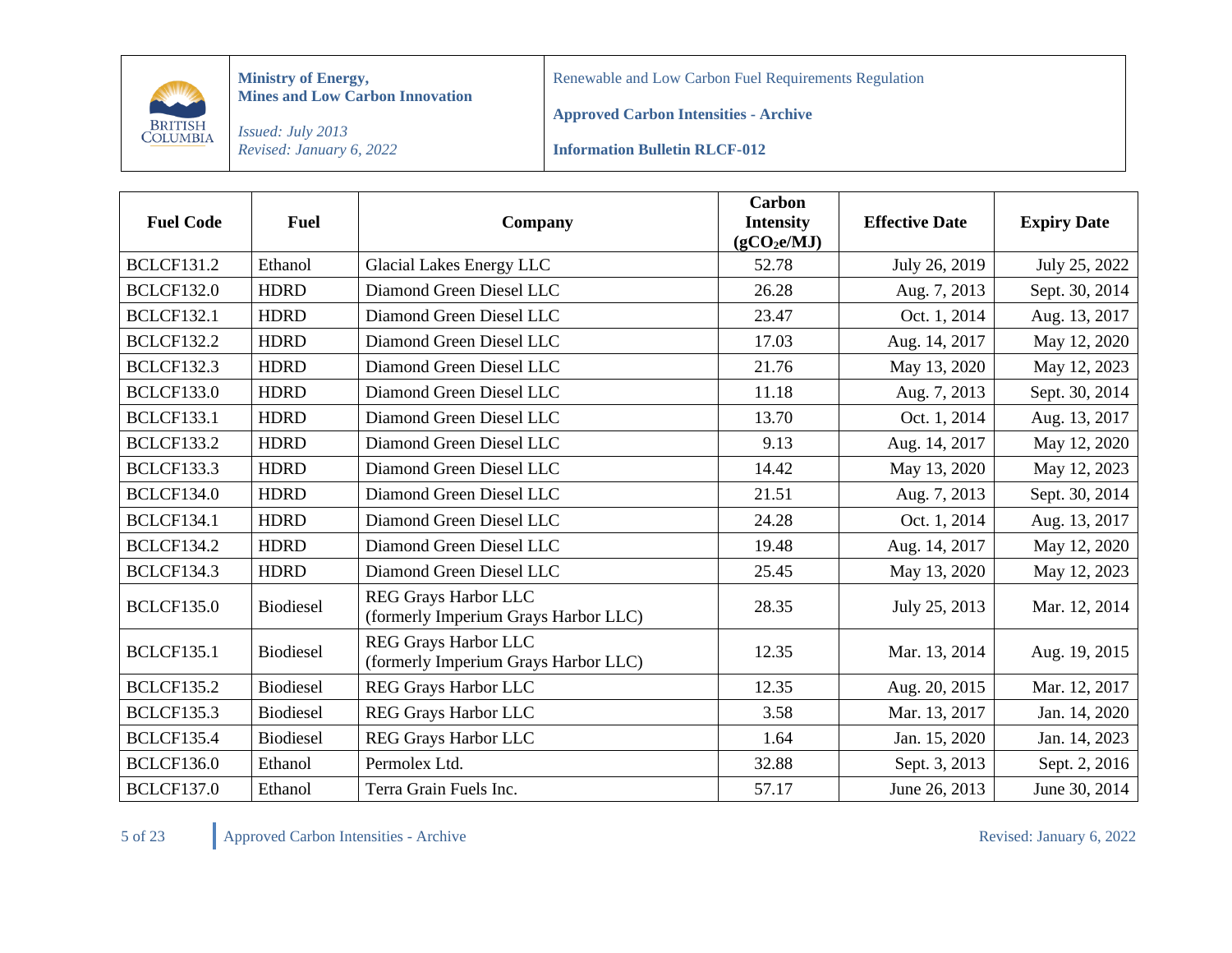

Renewable and Low Carbon Fuel Requirements Regulation

**Approved Carbon Intensities - Archive**

*Issued: July 2013 Revised: January 6, 2022*

**Information Bulletin RLCF-012**

| <b>Fuel Code</b>  | <b>Fuel</b>      | Company                                                                         | Carbon<br><b>Intensity</b><br>(gCO <sub>2</sub> e/MJ) | <b>Effective Date</b> | <b>Expiry Date</b> |
|-------------------|------------------|---------------------------------------------------------------------------------|-------------------------------------------------------|-----------------------|--------------------|
| <b>BCLCF138.0</b> | <b>Biodiesel</b> | <b>ADM Agri-Industries Company</b><br>(formerly Archer Daniels Midland Company) | 20.25                                                 | Sept. 25, 2013        | Feb. 28, 2015      |
| <b>BCLCF138.1</b> | <b>Biodiesel</b> | <b>ADM Agri-Industries Company</b><br>(formerly Archer Daniels Midland Company) | 6.93                                                  | Mar. 1, 2015          | Feb. 11, 2018      |
| <b>BCLCF138.2</b> | <b>Biodiesel</b> | <b>ADM Agri-Industries Company</b>                                              | 7.97                                                  | Feb. 12, 2018         | May 29, 2019       |
| <b>BCLCF138.3</b> | <b>Biodiesel</b> | <b>ADM Agri-Industries Company</b>                                              | 7.40                                                  | May 30, 2019          | May 29, 2022       |
| <b>BCLCF139.0</b> | <b>Biodiesel</b> | Milligan Biofuels                                                               | 21.92                                                 | Sept. 30, 2013        | Sept. 29, 2016     |
| <b>BCLCF140.0</b> | Ethanol          | DENCO II, LLC                                                                   | 62.50                                                 | Sept. 27, 2013        | Mar. 17, 2016      |
| <b>BCLCF140.1</b> | Ethanol          | DENCO II, LLC                                                                   | 54.17                                                 | Mar. 18, 2016         | Jan. 29, 2017      |
| <b>BCLCF140.2</b> | Ethanol          | DENCO II, LLC                                                                   | 52.50                                                 | Jan. 30, 2017         | Dec. 9, 2019       |
| <b>BCLCF140.3</b> | Ethanol          | DENCO II, LLC                                                                   | 51.71                                                 | Dec. 10, 2019         | Dec. 9, 2022       |
| <b>BCLCF141.0</b> | Ethanol          | <b>Heartland Corn Products</b>                                                  | 53.34                                                 | Oct. 8, 2013          | Oct. 7, 2016       |
| <b>BCLCF141.1</b> | Ethanol          | <b>Heartland Corn Products</b>                                                  | 50.08                                                 | Oct. 14, 2016         | Oct. 13, 2019      |
| <b>BCLCF142.0</b> | Ethanol          | Green Plains Superior LLC                                                       | 52.82                                                 | Oct. 23, 2013         | Oct. 22, 2016      |
| <b>BCLCF143.0</b> | Ethanol          | Green Plains Otter Tail LLC                                                     | 58.58                                                 | Oct. 23, 2013         | June 8, 2016       |
| <b>BCLCF143.1</b> | Ethanol          | Green Plains Otter Tail LLC                                                     | 59.85                                                 | June 9, 2016          | June 5, 2019       |
| <b>BCLCF143.2</b> | Ethanol          | Green Plains Otter Tail LLC                                                     | 58.05                                                 | June 6, 2019          | June 5, 2022       |
| <b>BCLCF144.0</b> | <b>HDRD</b>      | Neste Renewable Fuels (Finland)                                                 | 52.45                                                 | Oct. 30, 2013         | Oct. 29, 2016      |
| <b>BCLCF145.0</b> | <b>HDRD</b>      | Neste Renewable Fuels (Finland)                                                 | 34.20                                                 | Oct. 30, 2013         | Oct. 29, 2016      |
| <b>BCLCF146.0</b> | <b>HDRD</b>      | Neste Oil Singapore                                                             | 18.22                                                 | Nov. 12, 2013         | Sept. 6, 2016      |
| <b>BCLCF146.1</b> | <b>HDRD</b>      | Neste Oil Singapore                                                             | 18.57                                                 | Sept. 7, 2016         | Dec. 31, 2017      |
| <b>BCLCF146.2</b> | <b>HDRD</b>      | Neste Oil Singapore                                                             | 19.36                                                 | Jan. 1, 2018          | Nov. 8, 2020       |
| <b>BCLCF146.3</b> | <b>HDRD</b>      | Neste Oil Singapore                                                             | 22.59                                                 | Nov. 9, 2020          | Nov. 8, 2023       |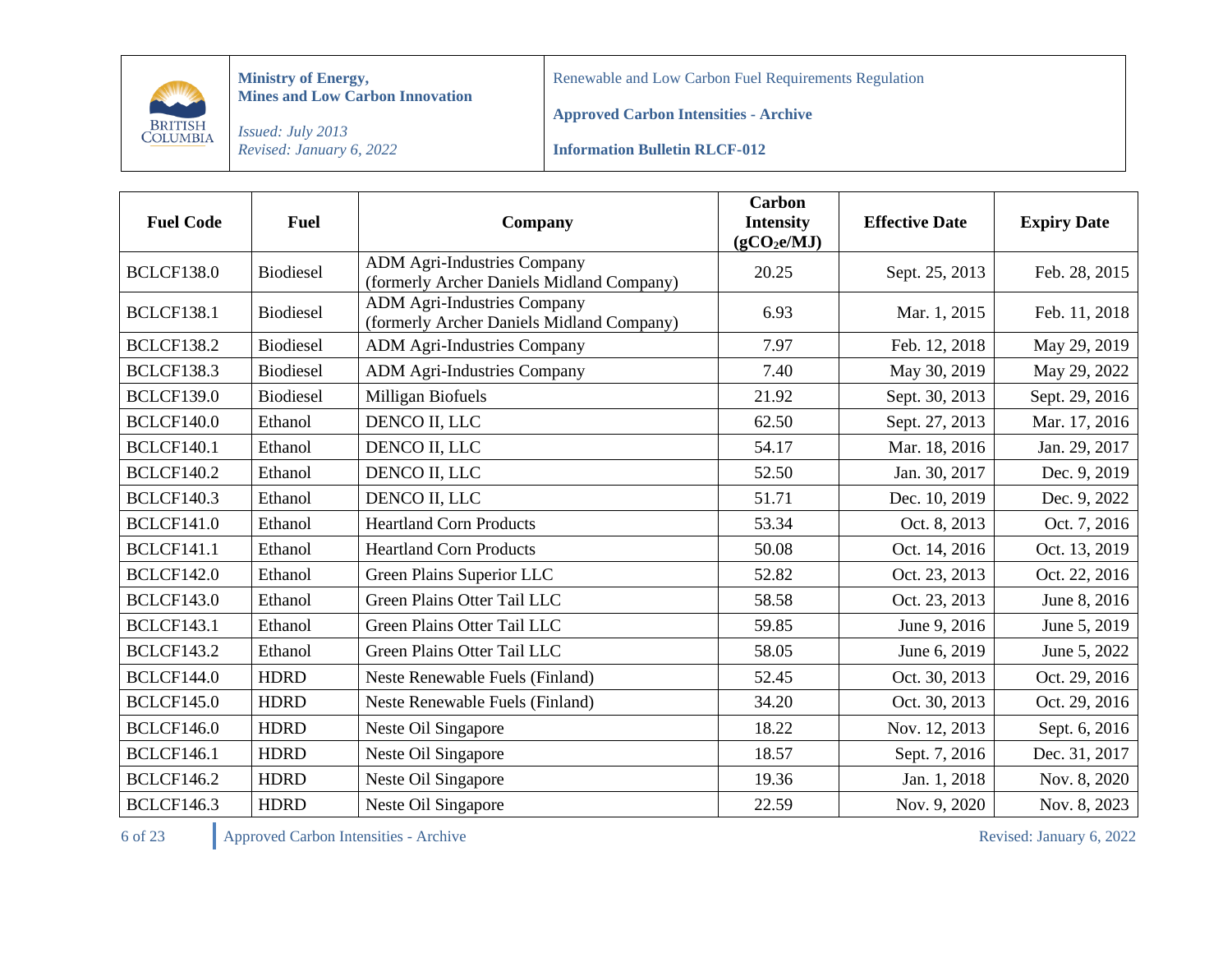

Renewable and Low Carbon Fuel Requirements Regulation

**Approved Carbon Intensities - Archive**

*Issued: July 2013 Revised: January 6, 2022*

**Information Bulletin RLCF-012**

| <b>Fuel Code</b>  | <b>Fuel</b>      | Company                         | <b>Carbon</b><br><b>Intensity</b><br>(gCO <sub>2</sub> e/MJ) | <b>Effective Date</b> | <b>Expiry Date</b> |
|-------------------|------------------|---------------------------------|--------------------------------------------------------------|-----------------------|--------------------|
| <b>BCLCF147.0</b> | Ethanol          | <b>ACE Ethanol LLC</b>          | 58.62                                                        | Nov. 22, 2013         | Nov. 14, 2016      |
| <b>BCLCF147.1</b> | Ethanol          | <b>ACE Ethanol LLC</b>          | 53.47                                                        | Nov. 15, 2016         | July 28, 2019      |
| <b>BCLCF147.2</b> | Ethanol          | <b>ACE Ethanol LLC</b>          | 51.40                                                        | July 29, 2019         | July 28, 2020      |
| <b>BCLCF147.3</b> | Ethanol          | <b>ACE Ethanol LLC</b>          | 51.29                                                        | July 29, 2020         | July 28, 2023      |
| <b>BCLCF148.0</b> | <b>HDRD</b>      | Neste Oil Singapore             | 57.63                                                        | Nov. 12, 2013         | Nov. 11, 2014      |
| <b>BCLCF149.0</b> | Ethanol          | Chippewa Valley Ethanol Company | 59.04                                                        | Nov. 22, 2013         | Nov. 17, 2016      |
| <b>BCLCF149.1</b> | Ethanol          | Chippewa Valley Ethanol Company | 55.62                                                        | Nov. 18, 2016         | Nov. 17, 2019      |
| <b>BCLCF150.0</b> | <b>Biodiesel</b> | <b>REG Mason City LLC</b>       | 29.77                                                        | Feb. 14, 2014         | Dec. 31, 2014      |
| <b>BCLCF150.1</b> | <b>Biodiesel</b> | <b>REG Mason City LLC</b>       | 19.73                                                        | Jan. 1, 2015          | Dec. 31, 2017      |
| <b>BCLCF150.2</b> | <b>Biodiesel</b> | REG Mason City, LLC             | 29.45                                                        | Mar. 12, 2021         | Mar. 11, 2024      |
| <b>BCLCF151.0</b> | Ethanol          | Red River Energy LLC            | 62.80                                                        | Feb. 12, 2014         | Feb. 1, 2016       |
| <b>BCLCF151.1</b> | Ethanol          | Red River Energy LLC            | 56.51                                                        | Feb. 2, 2016          | Jan. 23, 2017      |
| <b>BCLCF151.2</b> | Ethanol          | Red River Energy LLC            | 52.01                                                        | Jan. 24, 2017         | Oct. 27, 2019      |
| <b>BCLCF151.3</b> | Ethanol          | Red River Energy LLC            | 49.23                                                        | Oct. 28, 2019         | Oct. 27, 2022      |
| <b>BCLCF152.0</b> | <b>Biodiesel</b> | Kyoto Fuels Corporation         | 28.41                                                        | Feb. 20, 2014         | Apr. 30, 2015      |
| <b>BCLCF153.0</b> | Ethanol          | Marquis Energy-Wisconsin LLC    | 52.43                                                        | Mar. 26, 2014         | Mar. 25, 2017      |
| <b>BCLCF153.1</b> | Ethanol          | Marquis Energy-Wisconsin LLC    | 50.43                                                        | Mar. 26, 2017         | Oct. 30, 2019      |
| <b>BCLCF153.2</b> | Ethanol          | Marquis Energy-Wisconsin LLC    | 48.81                                                        | Oct. 31, 2019         | Oct. 30, 2022      |
| <b>BCLCF154.0</b> | <b>Biodiesel</b> | REG Albert Lea, LLC             | 15.47                                                        | Nov. 27, 2013         | June 30, 2014      |
| <b>BCLCF155.0</b> | <b>Biodiesel</b> | REG Albert Lea, LLC             | 7.09                                                         | Nov. 27, 2013         | June 30, 2014      |
| <b>BCLCF156.0</b> | <b>Biodiesel</b> | REG Ralston, LLC                | 38.32                                                        | Nov. 27, 2013         | Nov. 26, 2016      |
| <b>BCLCF156.1</b> | <b>Biodiesel</b> | REG Ralston, LLC                | 7.49                                                         | May 2, 2018           | Mar. 11, 2021      |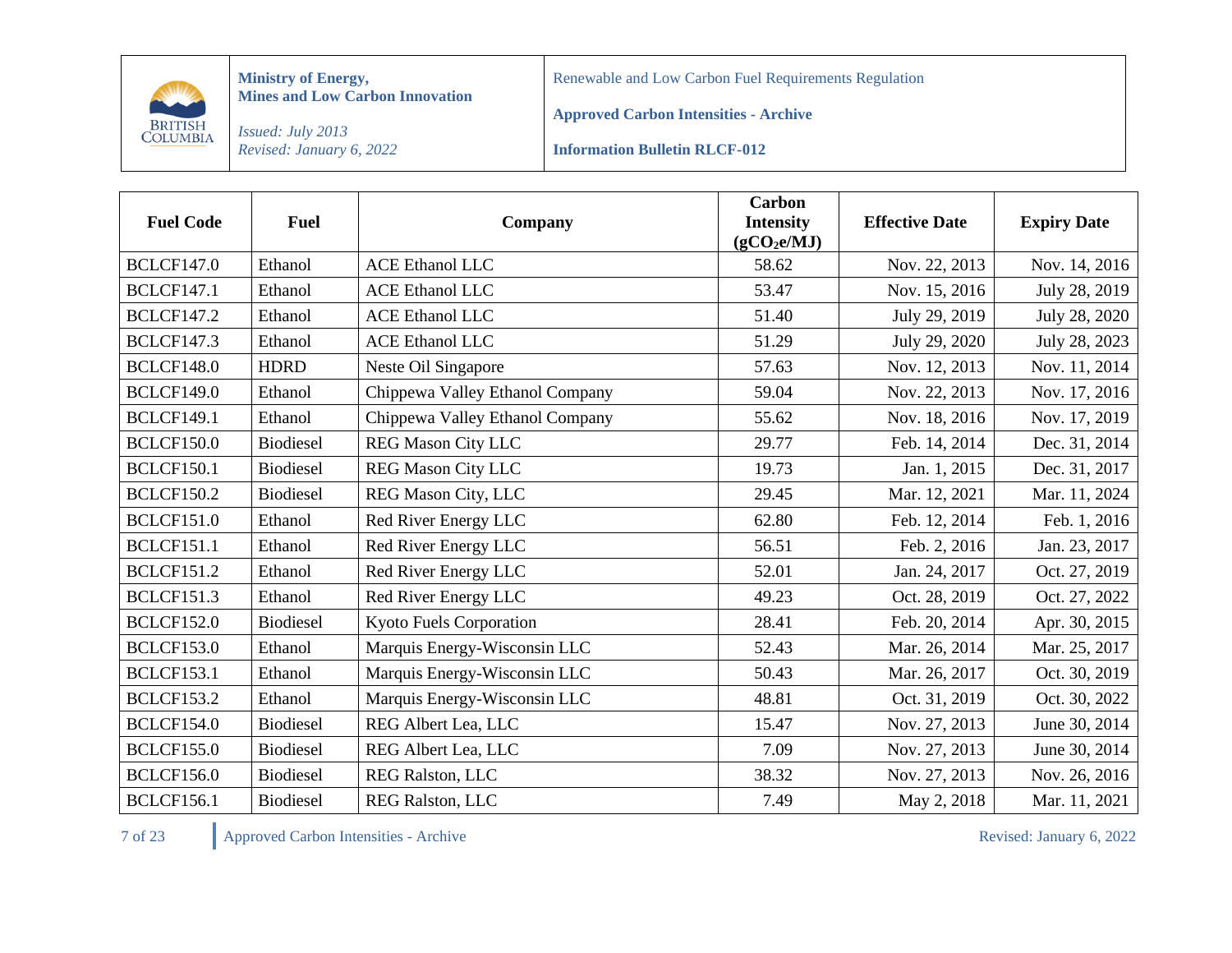

Renewable and Low Carbon Fuel Requirements Regulation

**Approved Carbon Intensities - Archive**

*Issued: July 2013 Revised: January 6, 2022*

**Information Bulletin RLCF-012**

| <b>Fuel Code</b>  | <b>Fuel</b>      | Company                                                             | <b>Carbon</b><br><b>Intensity</b><br>(gCO <sub>2</sub> e/MJ) | <b>Effective Date</b> | <b>Expiry Date</b> |
|-------------------|------------------|---------------------------------------------------------------------|--------------------------------------------------------------|-----------------------|--------------------|
| <b>BCLCF156.2</b> | <b>Biodiesel</b> | <b>REG Ralston, LLC</b>                                             | 15.44                                                        | Mar. 12, 2021         | Mar. 11, 2024      |
| <b>BCLCF157.0</b> | <b>Biodiesel</b> | REG Seneca, LLC                                                     | 24.94                                                        | Nov. 27, 2013         | Nov. 26, 2016      |
| <b>BCLCF157.1</b> | <b>Biodiesel</b> | REG Seneca, LLC                                                     | 29.11                                                        | Jan. 1, 2017          | Dec. 31, 2019      |
| <b>BCLCF158.0</b> | <b>Biodiesel</b> | REG Seneca, LLC                                                     | 4.10                                                         | Nov. 27, 2013         | Nov. 26, 2016      |
| <b>BCLCF159.0</b> | Ethanol          | Marquis Energy LLC                                                  | 53.71                                                        | Apr. 2, 2014          | Apr. 1, 2017       |
| <b>BCLCF160.0</b> | <b>Biodiesel</b> | <b>REG Grays Harbor LLC</b><br>(formerly Imperium Grays Harbor LLC) | 10.10                                                        | Mar. 13, 2014         | Aug. 19, 2015      |
| <b>BCLCF160.1</b> | <b>Biodiesel</b> | <b>REG Grays Harbor LLC</b>                                         | 10.10                                                        | Aug. 20, 2015         | Mar. 12, 2017      |
| <b>BCLCF161.0</b> | <b>Biodiesel</b> | <b>REG Grays Harbor LLC</b><br>(formerly Imperium Grays Harbor LLC) | 13.28                                                        | Mar. 13, 2014         | Aug. 19, 2015      |
| <b>BCLCF161.1</b> | <b>Biodiesel</b> | <b>REG Grays Harbor LLC</b>                                         | 13.28                                                        | Aug. 20, 2015         | Mar. 12, 2017      |
| <b>BCLCF162.0</b> | Ethanol          | Future Fuel Ltd.<br>(formerly Growing Power Hairy Hill)             | 36.77                                                        | May 6, 2014           | Jan. 18, 2017      |
| <b>BCLCF162.1</b> | Ethanol          | Future Fuel Ltd.                                                    | 36.77                                                        | Jan. 19, 2017         | Apr. 25, 2017      |
| <b>BCLCF162.2</b> | Ethanol          | Future Fuel Ltd.                                                    | 35.13                                                        | Apr. 26, 2017         | Apr. 25, 2018      |
| <b>BCLCF163.0</b> | Ethanol          | Future Fuel Ltd.<br>(formerly Growing Power Hairy Hill)             | 25.18                                                        | May 6, 2014           | Jan. 18, 2017      |
| <b>BCLCF163.1</b> | Ethanol          | Future Fuel Ltd.                                                    | 25.18                                                        | Jan. 19, 2017         | May 5, 2017        |
| <b>BCLCF164.0</b> | Ethanol          | Future Fuel Ltd.<br>(formerly Growing Power Hairy Hill)             | 32.02                                                        | May 6, 2014           | Jan. 18, 2017      |
| <b>BCLCF164.1</b> | Ethanol          | Future Fuel Ltd.                                                    | 32.02                                                        | Jan. 19, 2017         | Apr. 25, 2017      |
| <b>BCLCF164.2</b> | Ethanol          | Future Fuel Ltd.                                                    | 30.54                                                        | Apr. 26, 2017         | Apr. 25, 2018      |
| <b>BCLCF165.0</b> | Ethanol          | Future Fuel Ltd.<br>(formerly Growing Power Hairy Hill)             | 20.43                                                        | May 6, 2014           | Jan. 18, 2017      |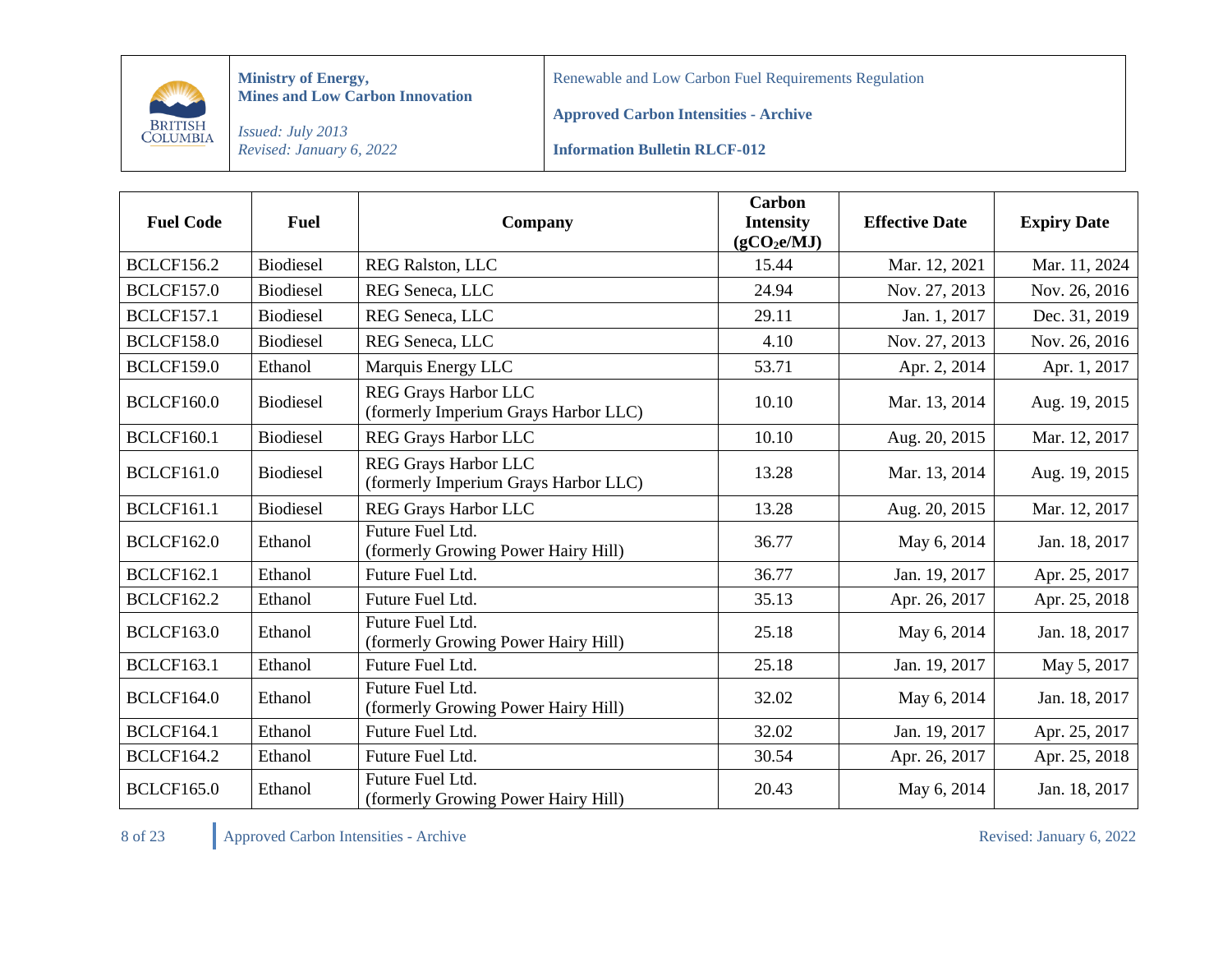

Renewable and Low Carbon Fuel Requirements Regulation

**Approved Carbon Intensities - Archive**

*Issued: July 2013 Revised: January 6, 2022*

**Information Bulletin RLCF-012**

| <b>Fuel Code</b>  | <b>Fuel</b> | Company                                                 | <b>Carbon</b><br><b>Intensity</b><br>(gCO <sub>2</sub> e/MJ) | <b>Effective Date</b> | <b>Expiry Date</b> |
|-------------------|-------------|---------------------------------------------------------|--------------------------------------------------------------|-----------------------|--------------------|
| <b>BCLCF165.1</b> | Ethanol     | Future Fuel Ltd.                                        | 20.43                                                        | Jan. 19, 2017         | May 5, 2017        |
| <b>BCLCF166.0</b> | Ethanol     | Future Fuel Ltd.<br>(formerly Growing Power Hairy Hill) | 60.04                                                        | May 6, 2014           | May 5, 2015        |
| <b>BCLCF167.0</b> | Ethanol     | Future Fuel Ltd.<br>(formerly Growing Power Hairy Hill) | 48.46                                                        | May 6, 2014           | May 5, 2015        |
| <b>BCLCF168.0</b> | Ethanol     | Future Fuel Ltd.<br>(formerly Growing Power Hairy Hill) | 55.30                                                        | May 6, 2014           | May 5, 2015        |
| <b>BCLCF169.0</b> | Ethanol     | Future Fuel Ltd.<br>(formerly Growing Power Hairy Hill) | 43.71                                                        | May 6, 2014           | May 5, 2015        |
| <b>BCLCF170.0</b> | Ethanol     | <b>Husky Energy</b>                                     | 48.38                                                        | May 1, 2014           | Dec. 31, 2014      |
| <b>BCLCF170.1</b> | Ethanol     | <b>Husky Energy</b>                                     | 45.61                                                        | Jan. 1, 2015          | Dec. 31, 2017      |
| <b>BCLCF170.2</b> | Ethanol     | <b>Husky Energy</b>                                     | 44.68                                                        | Jan. 1, 2018          | Dec. 31, 2018      |
| <b>BCLCF170.3</b> | Ethanol     | <b>Husky Energy</b>                                     | 35.96                                                        | Jan. 1, 2019          | Dec. 31, 2021      |
| <b>BCLCF171.0</b> | Ethanol     | <b>Husky Energy</b>                                     | 14.31                                                        | May 1, 2014           | Dec. 31, 2014      |
| <b>BCLCF171.1</b> | Ethanol     | <b>Husky Energy</b>                                     | 13.89                                                        | Jan. 1, 2015          | Dec. 31, 2017      |
| <b>BCLCF171.2</b> | Ethanol     | <b>Husky Energy</b>                                     | 14.12                                                        | Jan. 1, 2018          | Dec. 31, 2018      |
| <b>BCLCF171.3</b> | Ethanol     | <b>Husky Energy</b>                                     | 12.62                                                        | Jan. 1, 2019          | Dec. 31, 2021      |
| <b>BCLCF172.0</b> | Ethanol     | <b>Husky Energy</b>                                     | 69.03                                                        | May 1, 2014           | Dec. 31, 2014      |
| <b>BCLCF172.1</b> | Ethanol     | <b>Husky Energy</b>                                     | 50.09                                                        | Jan. 1, 2015          | Dec. 31, 2017      |
| <b>BCLCF172.2</b> | Ethanol     | <b>Husky Energy</b>                                     | 49.05                                                        | Jan. 1, 2018          | Dec. 31, 2018      |
| <b>BCLCF172.3</b> | Ethanol     | <b>Husky Energy</b>                                     | 48.39                                                        | Jan. 1, 2019          | Dec. 31, 2021      |
| <b>BCLCF173.0</b> | Ethanol     | <b>Husky Energy</b>                                     | 34.95                                                        | May 1, 2014           | Dec. 31, 2014      |
| <b>BCLCF173.1</b> | Ethanol     | <b>Husky Energy</b>                                     | 18.37                                                        | Jan. 1, 2015          | Dec. 31, 2017      |
| <b>BCLCF173.2</b> | Ethanol     | <b>Husky Energy</b>                                     | 20.15                                                        | Jan. 1, 2018          | Dec. 31, 2018      |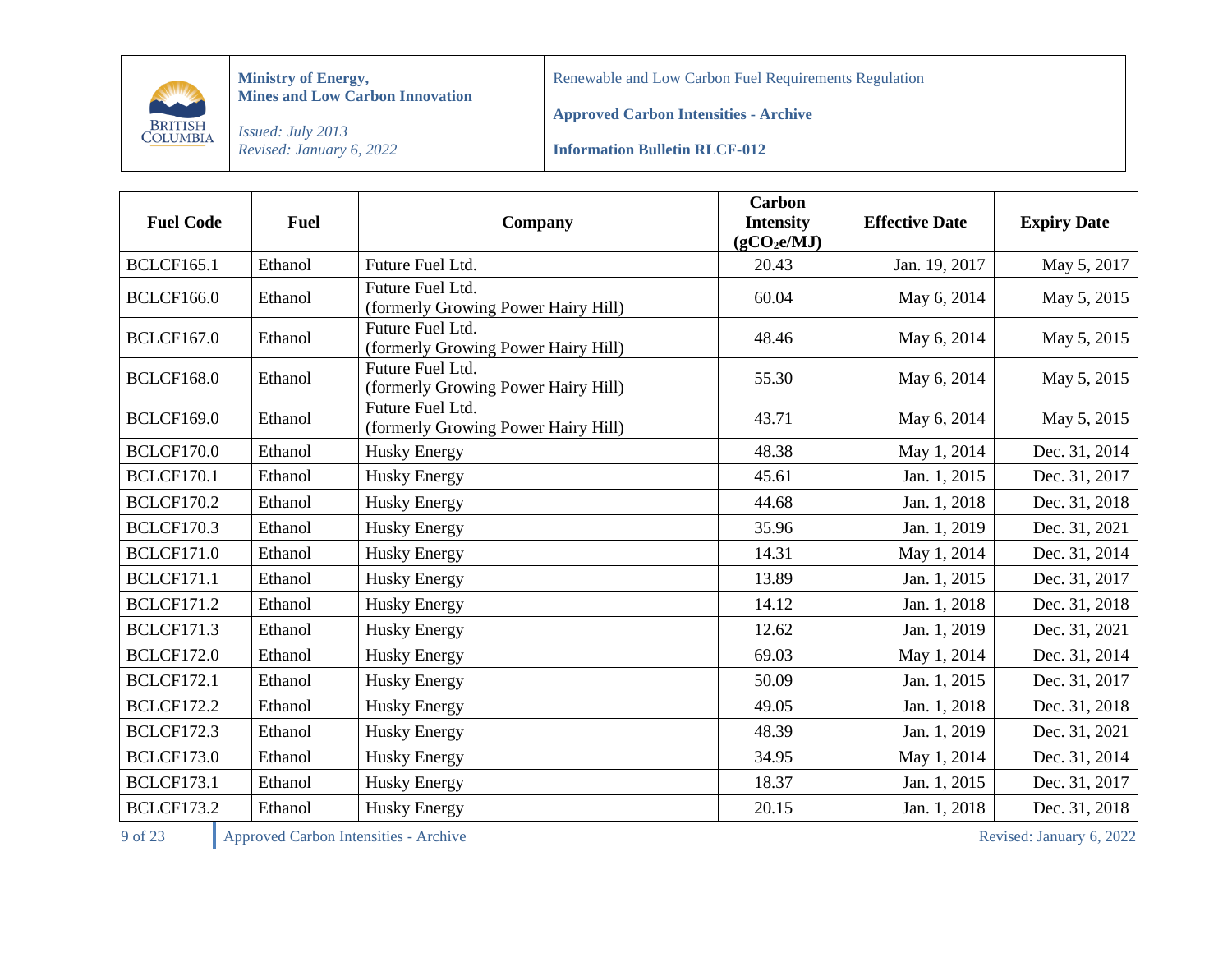

Renewable and Low Carbon Fuel Requirements Regulation

**Approved Carbon Intensities - Archive**

*Issued: July 2013 Revised: January 6, 2022*

**Information Bulletin RLCF-012**

| <b>Fuel Code</b>  | <b>Fuel</b> | Company             | <b>Carbon</b><br><b>Intensity</b><br>(gCO <sub>2</sub> e/MJ) | <b>Effective Date</b> | <b>Expiry Date</b> |
|-------------------|-------------|---------------------|--------------------------------------------------------------|-----------------------|--------------------|
| <b>BCLCF173.3</b> | Ethanol     | <b>Husky Energy</b> | 25.22                                                        | Jan. 1, 2019          | Dec. 31, 2021      |
| <b>BCLCF174.0</b> | Ethanol     | <b>Husky Energy</b> | 81.64                                                        | May 1, 2014           | Dec. 31, 2014      |
| <b>BCLCF174.1</b> | Ethanol     | <b>Husky Energy</b> | 74.91                                                        | Jan. 1, 2015          | Dec. 31, 2017      |
| <b>BCLCF174.2</b> | Ethanol     | <b>Husky Energy</b> | 74.95                                                        | Jan. 1, 2018          | Dec. 31, 2018      |
| <b>BCLCF175.0</b> | Ethanol     | <b>Husky Energy</b> | 47.56                                                        | May 1, 2014           | Dec. 31, 2014      |
| <b>BCLCF175.1</b> | Ethanol     | <b>Husky Energy</b> | 43.14                                                        | Jan. 1, 2015          | Dec. 31, 2017      |
| <b>BCLCF175.2</b> | Ethanol     | <b>Husky Energy</b> | 45.10                                                        | Jan. 1, 2018          | Dec. 31, 2018      |
| <b>BCLCF176.0</b> | Ethanol     | <b>Husky Energy</b> | 75.24                                                        | May 1, 2014           | Dec. 31, 2014      |
| <b>BCLCF176.1</b> | Ethanol     | <b>Husky Energy</b> | 65.37                                                        | Jan. 1, 2015          | Dec. 31, 2017      |
| <b>BCLCF176.2</b> | Ethanol     | <b>Husky Energy</b> | 65.52                                                        | Jan. 1, 2018          | Dec. 31, 2018      |
| <b>BCLCF176.3</b> | Ethanol     | <b>Husky Energy</b> | 57.04                                                        | Jan. 1, 2019          | Dec. 31, 2021      |
| <b>BCLCF177.0</b> | Ethanol     | <b>Husky Energy</b> | 41.17                                                        | May 1, 2014           | Dec. 31, 2014      |
| <b>BCLCF177.1</b> | Ethanol     | <b>Husky Energy</b> | 33.65                                                        | Jan. 1, 2015          | Dec. 31, 2017      |
| <b>BCLCF177.2</b> | Ethanol     | <b>Husky Energy</b> | 35.56                                                        | Jan. 1, 2018          | Dec. 31, 2018      |
| <b>BCLCF177.3</b> | Ethanol     | <b>Husky Energy</b> | 33.48                                                        | Jan. 1, 2019          | Dec. 31, 2021      |
| <b>BCLCF178.0</b> | Ethanol     | Husky Energy        | 46.52                                                        | May 1, 2014           | Dec. 31, 2014      |
| <b>BCLCF178.1</b> | Ethanol     | <b>Husky Energy</b> | 53.34                                                        | Jan. 1, 2015          | Dec. 31, 2017      |
| <b>BCLCF178.2</b> | Ethanol     | Husky Energy        | 53.34                                                        | Jan. 1, 2018          | Dec. 31, 2018      |
| <b>BCLCF178.3</b> | Ethanol     | <b>Husky Energy</b> | 38.16                                                        | Jan. 1, 2019          | Dec. 31, 2021      |
| <b>BCLCF179.0</b> | Ethanol     | <b>Husky Energy</b> | 55.55                                                        | May 1, 2014           | Dec. 31, 2014      |
| <b>BCLCF179.1</b> | Ethanol     | <b>Husky Energy</b> | 54.43                                                        | Jan. 1, 2015          | Dec. 31, 2017      |
| <b>BCLCF179.2</b> | Ethanol     | <b>Husky Energy</b> | 48.26                                                        | Jan. 1, 2019          | Dec. 31, 2021      |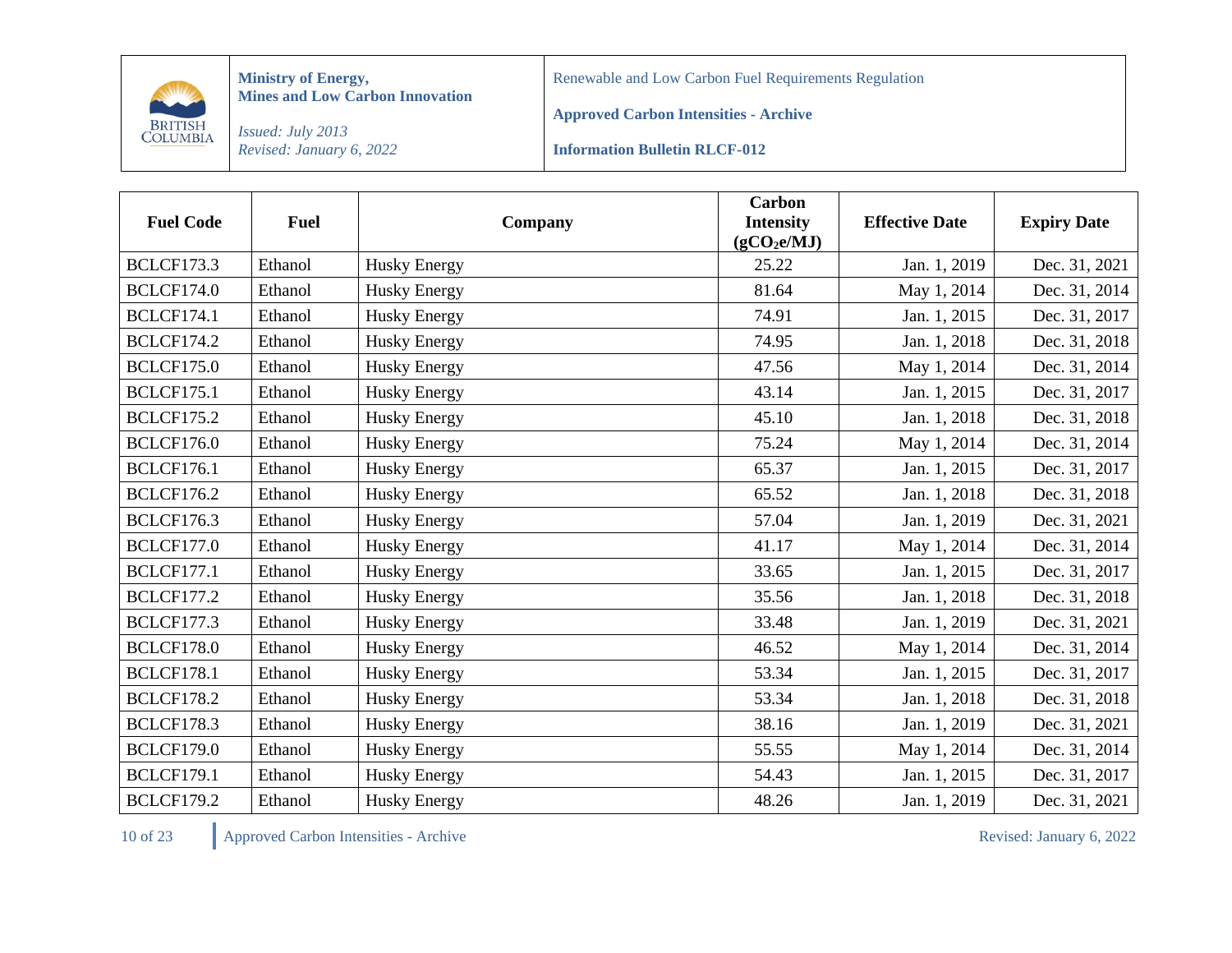

Renewable and Low Carbon Fuel Requirements Regulation

**Approved Carbon Intensities - Archive**

*Issued: July 2013 Revised: January 6, 2022*

**Information Bulletin RLCF-012**

| <b>Fuel Code</b>  | <b>Fuel</b>      | Company                        | <b>Carbon</b><br><b>Intensity</b><br>(gCO <sub>2</sub> e/MJ) | <b>Effective Date</b> | <b>Expiry Date</b> |
|-------------------|------------------|--------------------------------|--------------------------------------------------------------|-----------------------|--------------------|
| <b>BCLCF180.0</b> | Ethanol          | Husky Energy                   | 67.43                                                        | May 1, 2014           | Dec. 31, 2014      |
| <b>BCLCF180.1</b> | Ethanol          | <b>Husky Energy</b>            | 69.41                                                        | Jan. 1, 2015          | Dec. 31, 2017      |
| <b>BCLCF180.2</b> | Ethanol          | <b>Husky Energy</b>            | 65.73                                                        | Jan. 1, 2018          | Dec. 31, 2018      |
| <b>BCLCF180.3</b> | Ethanol          | <b>Husky Energy</b>            | 56.01                                                        | Jan. 1, 2019          | Dec. 31, 2021      |
| <b>BCLCF181.0</b> | Ethanol          | Maple Biocombustibles          | 33.31                                                        | June 2, 2014          | June 1, 2017       |
| <b>BCLCF182.0</b> | Ethanol          | Green Plains Shenandoah LLC    | 50.30                                                        | June 5, 2014          | June 8, 2016       |
| <b>BCLCF182.1</b> | Ethanol          | Green Plains Shenandoah LLC    | 53.32                                                        | June 9, 2016          | June 8, 2019       |
| <b>BCLCF182.2</b> | Ethanol          | Green Plains Shenandoah LLC    | 45.64                                                        | June 9, 2019          | June 8, 2022       |
| <b>BCLCF183.0</b> | Ethanol          | Terra Grain Fuels Inc.         | 64.17                                                        | June 17, 2014         | Mar. 2, 2016       |
| <b>BCLCF183.1</b> | Ethanol          | Terra Grain Fuels Inc.         | 56.32                                                        | Mar. 3, 2016          | Mar. 2, 2019       |
| <b>BCLCF183.2</b> | Ethanol          | Terra Grain Fuels Inc.         | 55.90                                                        | Apr. 23, 2019         | Apr. 22, 2022      |
| <b>BCLCF184.0</b> | Ethanol          | Terra Grain Fuels Inc.         | 51.22                                                        | June 17, 2014         | Mar. 2, 2016       |
| <b>BCLCF184.1</b> | Ethanol          | Terra Grain Fuels Inc.         | 45.00                                                        | Mar. 3, 2016          | Mar. 2, 2019       |
| <b>BCLCF184.2</b> | Ethanol          | Terra Grain Fuels Inc.         | 44.22                                                        | Apr. 23, 2019         | Apr. 22, 2022      |
| <b>BCLCF185.0</b> | Ethanol          | <b>Big River Resources LLC</b> | 52.45                                                        | June 18, 2014         | Apr. 2, 2017       |
| <b>BCLCF185.1</b> | Ethanol          | <b>Big River Resources LLC</b> | 50.14                                                        | Apr. 3, 2017          | Mar. 12, 2020      |
| <b>BCLCF185.2</b> | Ethanol          | <b>Big River Resources LLC</b> | 47.60                                                        | Mar. 13, 2020         | Mar. 12, 2023      |
| <b>BCLCF186.0</b> | <b>Biodiesel</b> | REG Albert Lea, LLC            | 15.36                                                        | June 30, 2014         | June 29, 2017      |
| <b>BCLCF186.1</b> | <b>Biodiesel</b> | REG Albert Lea, LLC            | 28.78                                                        | June 30, 2017         | June 29, 2020      |
| <b>BCLCF186.2</b> | <b>Biodiesel</b> | REG Albert Lea, LLC            | 32.33                                                        | Mar. 12, 2021         | Mar. 11, 2024      |
| <b>BCLCF187.0</b> | <b>Biodiesel</b> | REG Albert Lea, LLC            | $-0.05$                                                      | June 30, 2014         | June 29, 2017      |
| <b>BCLCF187.1</b> | <b>Biodiesel</b> | REG Albert Lea, LLC            | 16.47                                                        | Mar. 12, 2021         | Mar. 11, 2024      |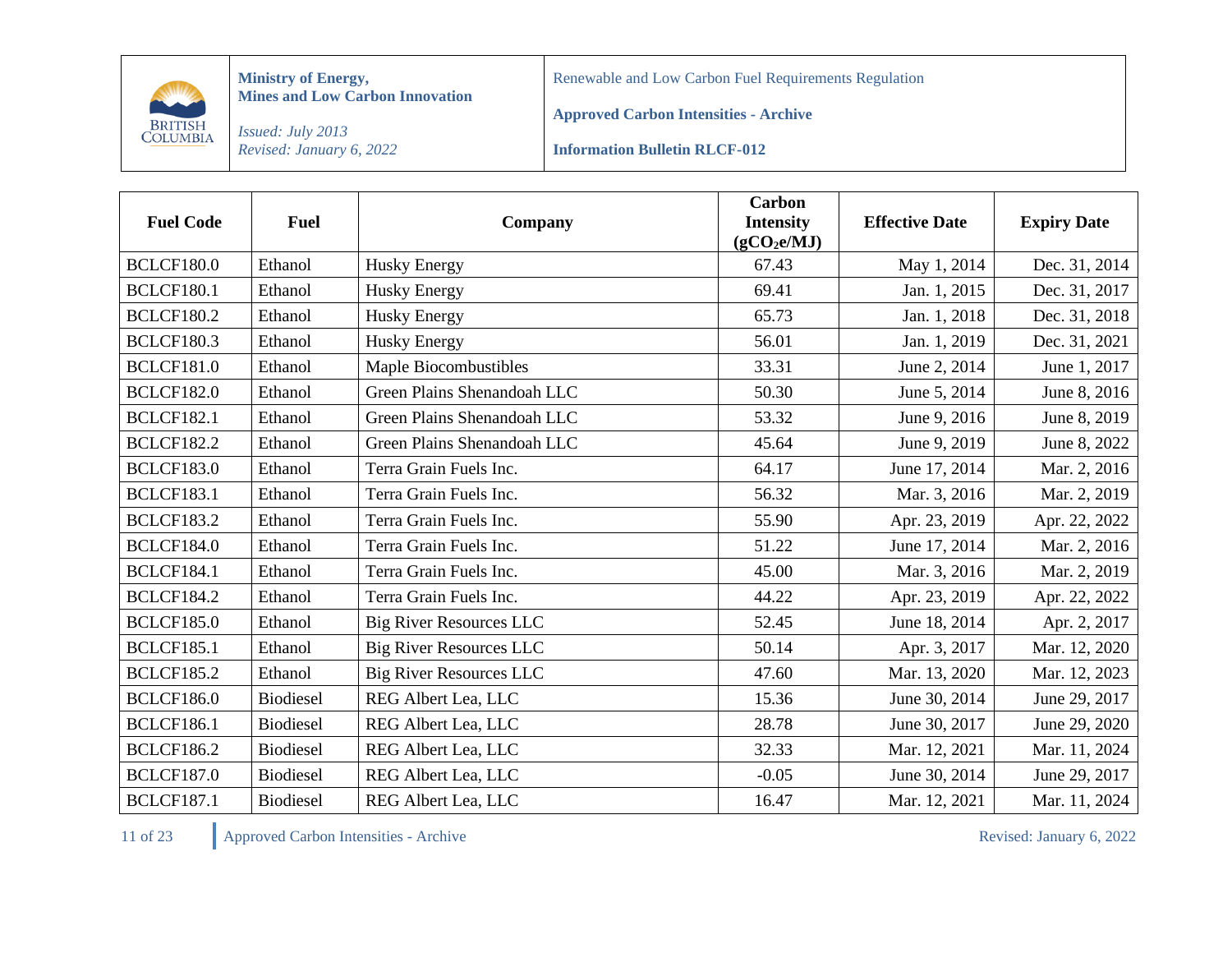

Renewable and Low Carbon Fuel Requirements Regulation

**Approved Carbon Intensities - Archive**

*Issued: July 2013 Revised: January 6, 2022*

**Information Bulletin RLCF-012**

| <b>Fuel Code</b>  | <b>Fuel</b>      | Company                 | <b>Carbon</b><br><b>Intensity</b><br>(gCO <sub>2</sub> e/MJ) | <b>Effective Date</b> | <b>Expiry Date</b> |
|-------------------|------------------|-------------------------|--------------------------------------------------------------|-----------------------|--------------------|
| <b>BCLCF188.0</b> | <b>Biodiesel</b> | REG Albert Lea, LLC     | 5.29                                                         | June 30, 2014         | June 29, 2017      |
| <b>BCLCF188.1</b> | <b>Biodiesel</b> | REG Albert Lea, LLC     | 17.63                                                        | June 30, 2017         | June 29, 2020      |
| <b>BCLCF188.2</b> | <b>Biodiesel</b> | REG Albert Lea, LLC     | 34.36                                                        | Mar. 12, 2021         | Mar. 11, 2024      |
| <b>BCLCF189.0</b> | Biodiesel        | REG Albert Lea, LLC     | 7.55                                                         | June 30, 2014         | June 29, 2017      |
| <b>BCLCF190.0</b> | Ethanol          | <b>Trestle Energy</b>   | 29.68                                                        | Oct. 15, 2014         | Oct. 14, 2015      |
| <b>BCLCF191.0</b> | Ethanol          | <b>Trestle Energy</b>   | 35.66                                                        | Oct. 15, 2014         | Oct. 14, 2015      |
| <b>BCLCF192.0</b> | Ethanol          | <b>Trestle Energy</b>   | 29.10                                                        | Oct. 15, 2014         | Oct. 14, 2015      |
| <b>BCLCF193.0</b> | Ethanol          | Mid Missouri Energy LLC | 52.86                                                        | Nov. 18, 2014         | Nov. 17, 2017      |
| <b>BCLCF194.0</b> | <b>HDRD</b>      | REG Geismar, LLC        | 6.85                                                         | Nov. 24, 2014         | Nov. 17, 2015      |
| <b>BCLCF194.1</b> | <b>HDRD</b>      | REG Geismar, LLC        | 21.57                                                        | Nov. 18, 2015         | May 1, 2018        |
| <b>BCLCF194.2</b> | <b>HDRD</b>      | REG Geismar, LLC        | 18.04                                                        | May 2, 2018           | Mar. 11, 2021      |
| <b>BCLCF194.3</b> | <b>HDRD</b>      | REG Geismar, LLC        | 20.75                                                        | Mar. 12, 2021         | Dec. 31, 2022      |
| <b>BCLCF195.0</b> | <b>HDRD</b>      | REG Geismar, LLC        | 18.52                                                        | Nov. 24, 2014         | Nov. 17, 2015      |
| <b>BCLCF195.1</b> | <b>HDRD</b>      | REG Geismar, LLC        | 30.16                                                        | Nov. 18, 2015         | May 1, 2018        |
| <b>BCLCF195.2</b> | <b>HDRD</b>      | REG Geismar, LLC        | 24.76                                                        | May 2, 2018           | Mar. 11, 2021      |
| <b>BCLCF195.3</b> | <b>HDRD</b>      | REG Geismar, LLC        | 25.97                                                        | Mar. 12, 2021         | Dec. 31, 2022      |
| <b>BCLCF196.0</b> | <b>HDRD</b>      | REG Geismar, LLC        | 21.95                                                        | Nov. 24, 2014         | Nov. 17, 2015      |
| <b>BCLCF196.1</b> | <b>HDRD</b>      | REG Geismar, LLC        | 33.30                                                        | Nov. 18, 2015         | May 1, 2018        |
| <b>BCLCF196.2</b> | <b>HDRD</b>      | REG Geismar, LLC        | 28.16                                                        | May 2, 2018           | Mar. 11, 2021      |
| <b>BCLCF196.3</b> | <b>HDRD</b>      | REG Geismar, LLC        | 31.04                                                        | Mar. 12, 2021         | Dec. 31, 2022      |
| <b>BCLCF197.0</b> | <b>HDRD</b>      | REG Geismar, LLC        | 19.59                                                        | Nov. 24, 2014         | Nov. 17, 2015      |
| <b>BCLCF197.1</b> | <b>HDRD</b>      | REG Geismar, LLC        | 31.76                                                        | Nov. 18, 2015         | Nov. 17, 2018      |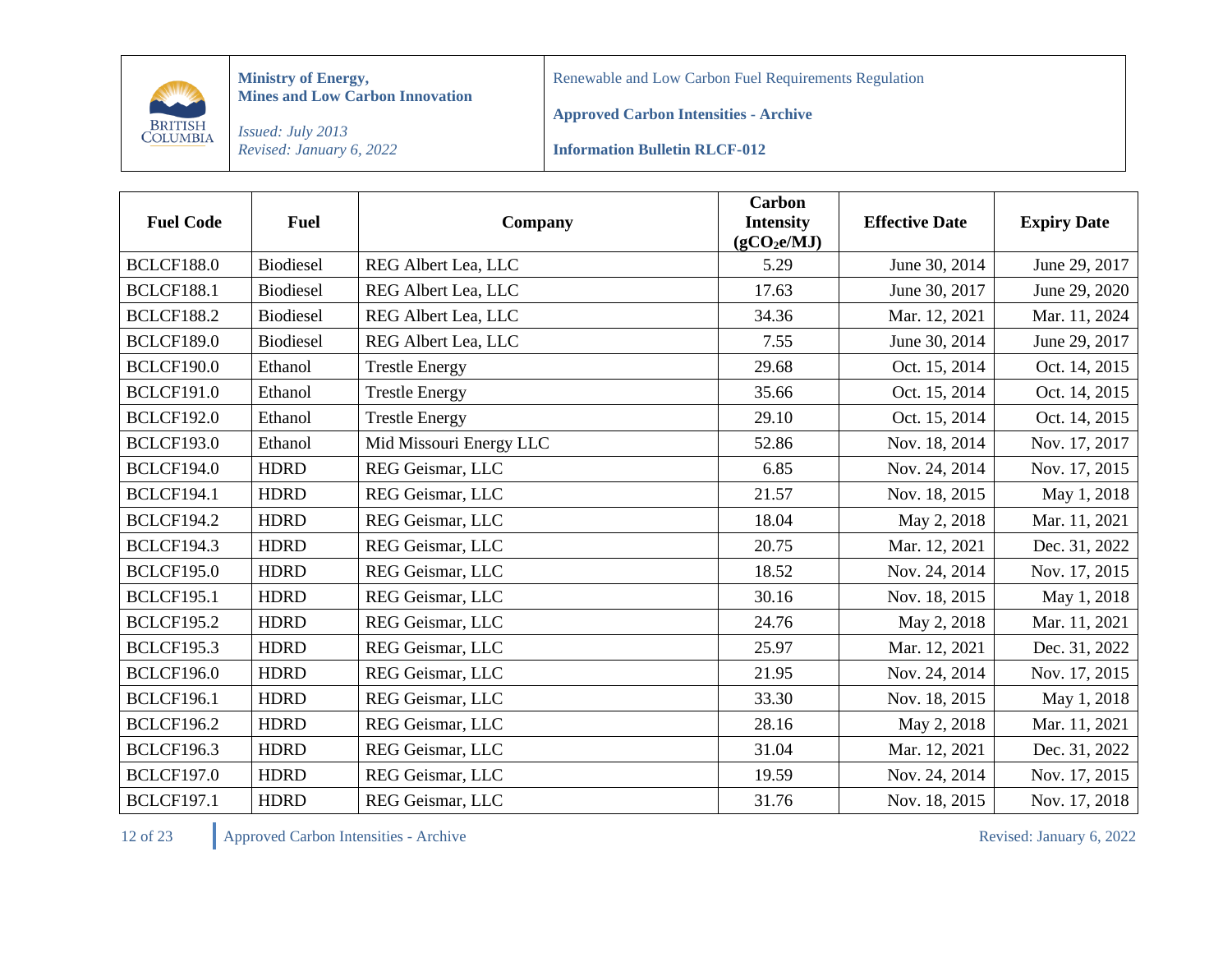

Renewable and Low Carbon Fuel Requirements Regulation

**Approved Carbon Intensities - Archive**

*Issued: July 2013 Revised: January 6, 2022*

**Information Bulletin RLCF-012**

| <b>Fuel Code</b>  | <b>Fuel</b>      | Company                    | <b>Carbon</b><br><b>Intensity</b><br>(gCO <sub>2</sub> e/MJ) | <b>Effective Date</b> | <b>Expiry Date</b> |
|-------------------|------------------|----------------------------|--------------------------------------------------------------|-----------------------|--------------------|
| <b>BCLCF197.2</b> | <b>HDRD</b>      | REG Geismar, LLC           | 30.56                                                        | May 18, 2020          | May 17, 2023       |
| <b>BCLCF198.0</b> | <b>HDRD</b>      | REG Geismar, LLC           | 27.43                                                        | Nov. 24, 2014         | Nov. 17, 2015      |
| <b>BCLCF198.1</b> | <b>HDRD</b>      | REG Geismar, LLC           | 37.89                                                        | Nov. 18, 2015         | Nov. 17, 2018      |
| <b>BCLCF198.2</b> | <b>HDRD</b>      | <b>REG</b> Geismar         | 36.67                                                        | May 18, 2020          | May 17, 2023       |
| <b>BCLCF199.0</b> | Biodiesel        | REG Mason City, LLC        | 9.54                                                         | Jan. 1, 2015          | Dec. 31, 2017      |
| <b>BCLCF199.1</b> | <b>Biodiesel</b> | REG Mason City, LLC        | 18.05                                                        | Mar. 12, 2021         | Mar. 11, 2024      |
| <b>BCLCF200.0</b> | <b>Biodiesel</b> | <b>REG Mason City, LLC</b> | 18.45                                                        | Jan. 1, 2015          | Dec. 31, 2017      |
| <b>BCLCF200.1</b> | <b>Biodiesel</b> | REG Mason City, LLC        | 27.78                                                        | May 2, 2018           | Mar. 11, 2021      |
| <b>BCLCF200.2</b> | <b>Biodiesel</b> | REG Mason City, LLC        | 26.00                                                        | Mar. 12, 2021         | Mar. 11, 2024      |
| <b>BCLCF201.0</b> | <b>Biodiesel</b> | REG Mason City, LLC        | 25.01                                                        | Jan. 1, 2015          | Dec. 31, 2017      |
| <b>BCLCF201.1</b> | <b>Biodiesel</b> | REG Mason City, LLC        | 35.82                                                        | May 2, 2018           | Mar. 11, 2021      |
| <b>BCLCF201.2</b> | <b>Biodiesel</b> | REG Mason City, LLC        | 33.75                                                        | Mar. 12, 2021         | Mar. 11. 2024      |
| <b>BCLCF202.0</b> | <b>Biodiesel</b> | REG Mason City, LLC        | 16.12                                                        | Jan. 1, 2015          | Dec. 31, 2017      |
| <b>BCLCF202.1</b> | <b>Biodiesel</b> | REG Mason City, LLC        | 37.46                                                        | May 2, 2018           | Mar. 11, 2021      |
| <b>BCLCF202.2</b> | Biodiesel        | REG Mason City, LLC        | 35.59                                                        | Mar. 12, 2021         | Mar. 11, 2024      |
| <b>BCLCF203.0</b> | <b>Biodiesel</b> | REG Mason City, LLC        | 20.46                                                        | Jan. 1, 2015          | Dec. 31, 2017      |
| <b>BCLCF204.0</b> | <b>Biodiesel</b> | REG Mason City, LLC        | 16.14                                                        | Jan. 1, 2015          | Dec. 31, 2017      |
| <b>BCLCF205.0</b> | Ethanol          | AltEn, LLC                 | 56.11                                                        | Jan. 9, 2015          | Jan. 8, 2016       |
| <b>BCLCF206.0</b> | Ethanol          | AltEn, LLC                 | 31.44                                                        | Jan. 9, 2015          | Jan. 8, 2016       |
| <b>BCLCF207.0</b> | Ethanol          | AltEn, LLC                 | 46.02                                                        | Jan. 9, 2015          | Jan. 8, 2016       |
| <b>BCLCF208.0</b> | Ethanol          | AltEn, LLC                 | 21.36                                                        | Jan. 9, 2015          | Jan. 8, 2016       |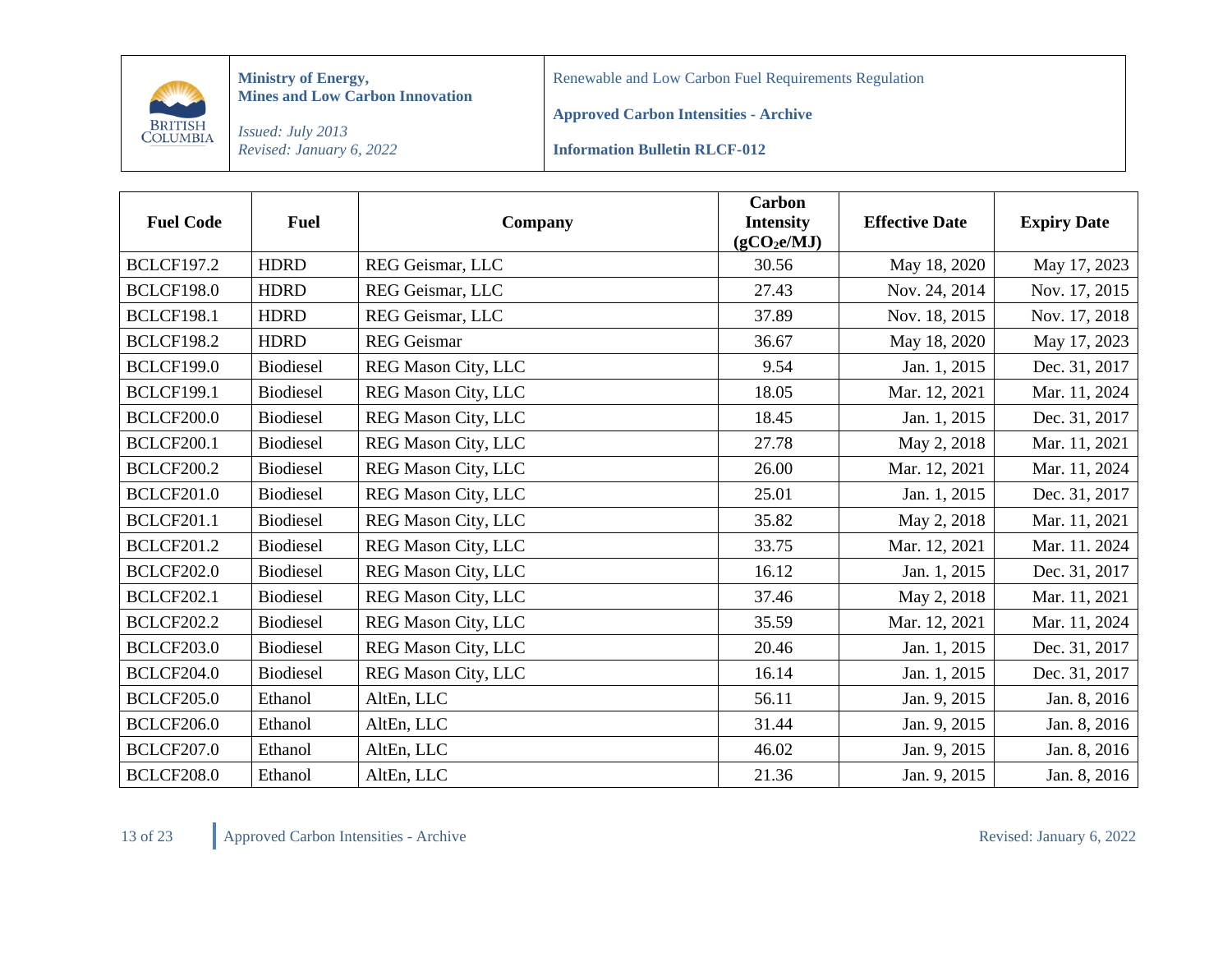

Renewable and Low Carbon Fuel Requirements Regulation

**Approved Carbon Intensities - Archive**

*Issued: July 2013 Revised: January 6, 2022*

**Information Bulletin RLCF-012**

| <b>Fuel Code</b>  | <b>Fuel</b>      | Company                                             | <b>Carbon</b><br><b>Intensity</b><br>(gCO <sub>2</sub> e/MJ) | <b>Effective Date</b> | <b>Expiry Date</b> |
|-------------------|------------------|-----------------------------------------------------|--------------------------------------------------------------|-----------------------|--------------------|
| <b>BCLCF209.0</b> | Ethanol          | <b>Badger State Ethanol</b><br>(formerly Murex LLC) | 46.86                                                        | May 1, 2015           | Feb. 23, 2016      |
| <b>BCLCF209.1</b> | Ethanol          | <b>Badger State Ethanol</b>                         | 46.86                                                        | Feb. 24, 2016         | Apr. 30, 2018      |
| <b>BCLCF210.0</b> | <b>HDRD</b>      | Neste Oil Singapore                                 | 48.73                                                        | Jan. 1, 2015          | Dec. 31, 2017      |
| <b>BCLCF210.1</b> | <b>HDRD</b>      | Neste Oil Singapore                                 | 47.67                                                        | Jan. 1, 2018          | Dec. 31, 2020      |
| <b>BCLCF211.0</b> | <b>HDRD</b>      | Neste Oil Singapore                                 | 76.45                                                        | Jan. 1, 2015          | Dec. 31, 2017      |
| <b>BCLCF211.1</b> | <b>HDRD</b>      | Neste Oil Singapore                                 | 75.28                                                        | Jan. 1, 2018          | Dec. 31, 2020      |
| <b>BCLCF212.0</b> | <b>HDRD</b>      | Neste Oil Singapore                                 | 30.60                                                        | Jan. 1, 2015          | Dec. 31, 2017      |
| <b>BCLCF212.1</b> | <b>HDRD</b>      | Neste Oil Singapore                                 | 29.67                                                        | Jan. 1, 2018          | Dec. 31, 2020      |
| <b>BCLCF213.0</b> | <b>Biodiesel</b> | T6 Industrial S.A.                                  | 14.40                                                        | Apr. 21, 2015         | Mar. 20, 2018      |
| <b>BCLCF213.1</b> | <b>Biodiesel</b> | T6 Industrial S.A.                                  | $-2.62$                                                      | Mar. 21, 2018         | Mar. 20, 2021      |
| <b>BCLCF214.0</b> | <b>Biodiesel</b> | SK Chemicals Co. Ltd.                               | 98.96                                                        | Apr. 14, 2015         | Apr. 13, 2018      |
| <b>BCLCF215.0</b> | <b>Biodiesel</b> | SK Chemicals Co. Ltd.                               | 16.85                                                        | Apr. 14, 2015         | Apr. 13, 2018      |
| <b>BCLCF216.0</b> | <b>Biodiesel</b> | SK Chemicals Co. Ltd.                               | 16.23                                                        | Apr. 14, 2015         | Apr. 13, 2018      |
| <b>BCLCF217.0</b> | <b>Biodiesel</b> | <b>BIOX</b> Canada Ltd.                             | 17.08                                                        | May 26, 2015          | May 25, 2018       |
| <b>BCLCF218.0</b> | <b>Biodiesel</b> | <b>BIOX</b> Canada Ltd.                             | 28.92                                                        | May 26, 2015          | May 25, 2018       |
| <b>BCLCF219.0</b> | <b>Biodiesel</b> | <b>BIOX</b> Canada Ltd.                             | 18.19                                                        | May 26, 2015          | May 25, 2018       |
| <b>BCLCF219.1</b> | <b>Biodiesel</b> | <b>BIOX</b> Canada Ltd.                             | 19.40                                                        | Sept. 6, 2021         | Sept. 5, 2024      |
| <b>BCLCF220.0</b> | <b>Biodiesel</b> | <b>BIOX</b> Canada Ltd.                             | 0.16                                                         | May 26, 2015          | May 25, 2018       |
| <b>BCLCF220.1</b> | <b>Biodiesel</b> | <b>BIOX</b> Canada Ltd.                             | $-4.35$                                                      | June 14, 2018         | June 13, 2021      |
| <b>BCLCF220.2</b> | <b>Biodiesel</b> | <b>BIOX</b> Canada Ltd.                             | 2.50                                                         | June 14, 2021         | June 13, 2024      |
| <b>BCLCF221.0</b> | <b>Biodiesel</b> | <b>BIOX</b> Canada Ltd.                             | $-15.74$                                                     | May 26, 2015          | May 25, 2018       |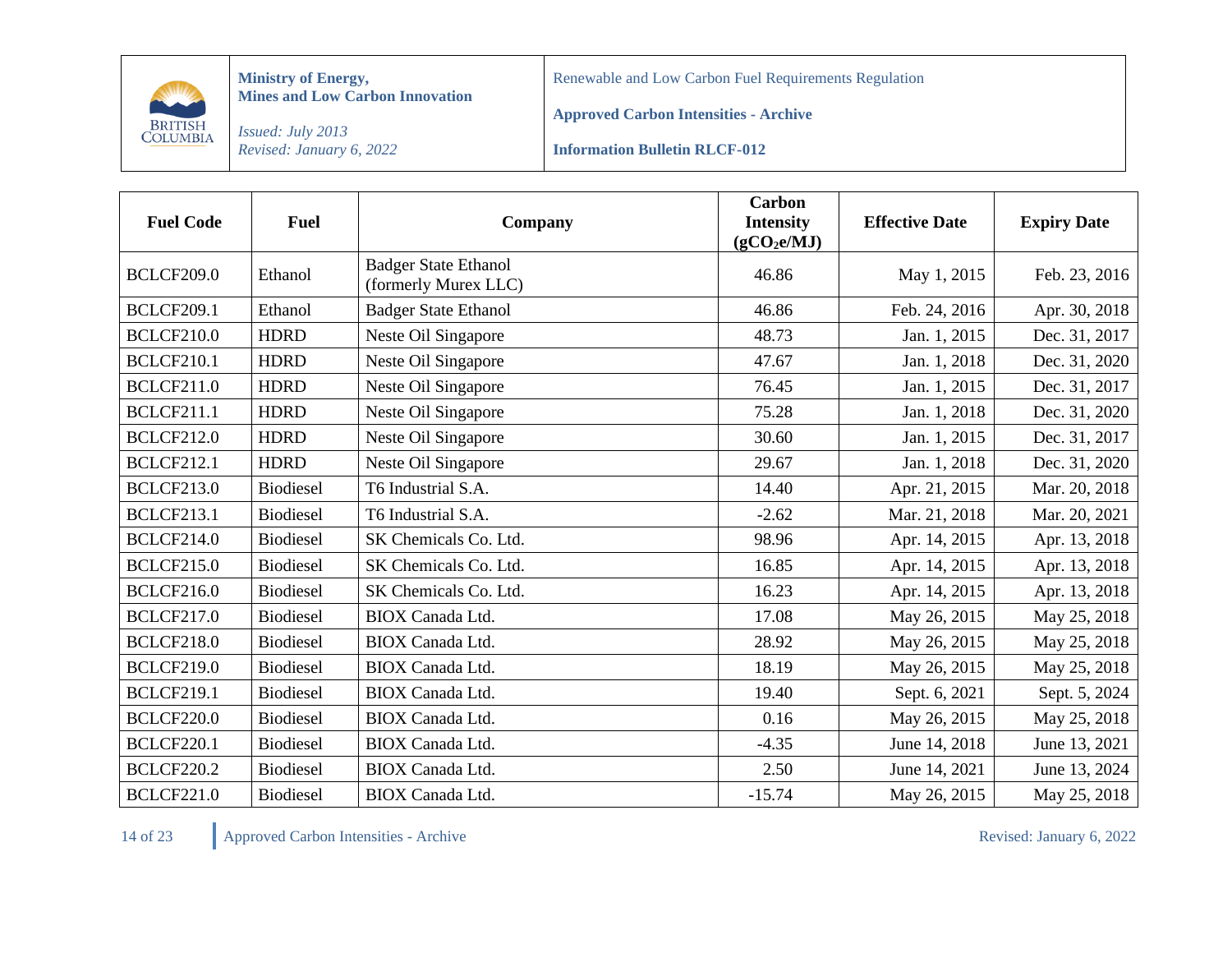

Renewable and Low Carbon Fuel Requirements Regulation

**Approved Carbon Intensities - Archive**

*Issued: July 2013 Revised: January 6, 2022*

**Information Bulletin RLCF-012**

| <b>Fuel Code</b>  | <b>Fuel</b>      | Company                       | <b>Carbon</b><br><b>Intensity</b><br>(gCO <sub>2</sub> e/MJ) | <b>Effective Date</b> | <b>Expiry Date</b> |
|-------------------|------------------|-------------------------------|--------------------------------------------------------------|-----------------------|--------------------|
| <b>BCLCF221.1</b> | <b>Biodiesel</b> | <b>BIOX</b> Canada Ltd.       | $-20.21$                                                     | June 14, 2018         | June 13, 2021      |
| <b>BCLCF221.2</b> | <b>Biodiesel</b> | <b>BIOX</b> Canada Ltd.       | $-13.59$                                                     | June 14, 2021         | June 13, 2024      |
| <b>BCLCF222.0</b> | Ethanol          | Dakota Spirit AgEnergy        | 39.63                                                        | July 1, 2015          | May 24, 2018       |
| <b>BCLCF222.1</b> | Ethanol          | Dakota Spirit AgEnergy        | 34.36                                                        | May 25, 2018          | May 24, 2021       |
| <b>BCLCF223.0</b> | <b>Biodiesel</b> | Consolidated Biofuels Ltd.    | 5.04                                                         | Oct. 1, 2015          | Sept. 27, 2018     |
| <b>BCLCF223.1</b> | <b>Biodiesel</b> | Consolidated Biofuels Ltd.    | 4.96                                                         | Sept. 28, 2018        | Sept. 27, 2019     |
| <b>BCLCF223.2</b> | <b>Biodiesel</b> | Consolidated Biofuels Ltd.    | $-7.75$                                                      | Jan. 5, 2021          | Jan. 4, 2024       |
| <b>BCLCF224.0</b> | Ethanol          | Pound-Maker Agventures        | 32.34                                                        | Oct. 15, 2015         | Oct. 14, 2018      |
| <b>BCLCF224.1</b> | Ethanol          | <b>Pound-Maker Agventures</b> | 31.79                                                        | Dec. 17, 2019         | Dec. 16, 2022      |
| <b>BCLCF225.0</b> | Ethanol          | <b>Husky Energy</b>           | 41.87                                                        | Jan. 1, 2015          | Dec. 31, 2017      |
| <b>BCLCF225.1</b> | Ethanol          | <b>Husky Energy</b>           | 40.91                                                        | Jan. 1, 2018          | Dec. 31, 2018      |
| <b>BCLCF225.2</b> | Ethanol          | <b>Husky Energy</b>           | 31.45                                                        | Jan. 1, 2019          | Dec. 31, 2021      |
| <b>BCLCF226.0</b> | Ethanol          | <b>Husky Energy</b>           | 10.15                                                        | Jan. 1, 2015          | Dec. 31, 2017      |
| <b>BCLCF226.1</b> | Ethanol          | Husky Energy                  | 10.35                                                        | Jan. 1, 2018          | Dec. 31, 2018      |
| <b>BCLCF226.2</b> | Ethanol          | <b>Husky Energy</b>           | 8.11                                                         | Jan. 1, 2019          | Dec. 31, 2021      |
| <b>BCLCF227.0</b> | Ethanol          | <b>Husky Energy</b>           | 46.35                                                        | Jan. 1, 2015          | Dec. 31, 2017      |
| <b>BCLCF227.1</b> | Ethanol          | Husky Energy                  | 45.28                                                        | Jan. 1, 2018          | Dec. 31, 2018      |
| <b>BCLCF227.2</b> | Ethanol          | <b>Husky Energy</b>           | 43.88                                                        | Jan. 1, 2019          | Dec. 31, 2021      |
| <b>BCLCF228.0</b> | Ethanol          | Husky Energy                  | 14.63                                                        | Jan. 1, 2015          | Dec. 31, 2017      |
| <b>BCLCF228.1</b> | Ethanol          | Husky Energy                  | 16.38                                                        | Jan. 1, 2018          | Dec. 31, 2018      |
| <b>BCLCF228.2</b> | Ethanol          | <b>Husky Energy</b>           | 20.71                                                        | Jan. 1, 2019          | Dec. 31, 2021      |
| <b>BCLCF229.0</b> | Ethanol          | <b>Husky Energy</b>           | 71.18                                                        | Jan. 1, 2015          | Dec. 31, 2017      |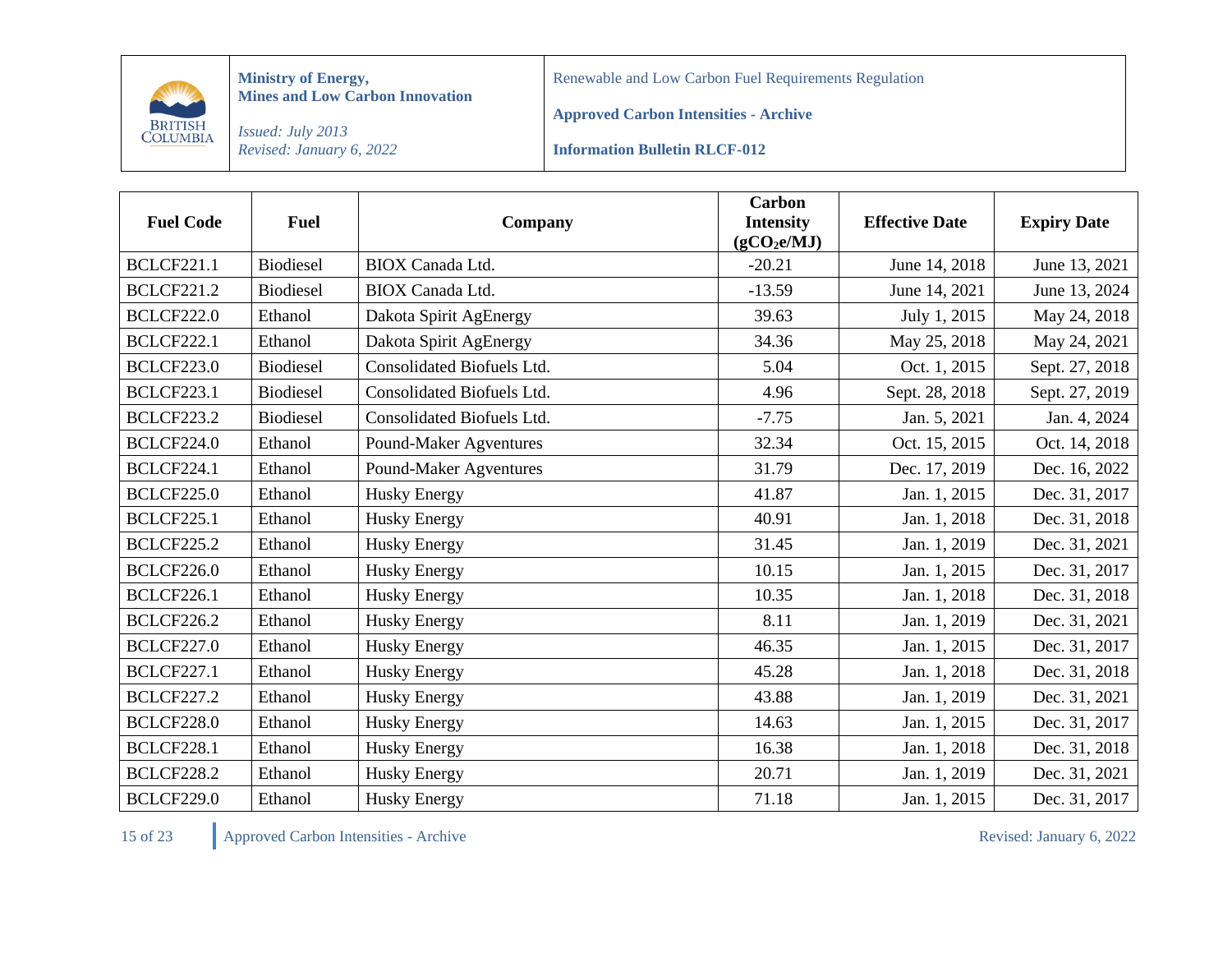

Renewable and Low Carbon Fuel Requirements Regulation

**Approved Carbon Intensities - Archive**

*Issued: July 2013 Revised: January 6, 2022*

**Information Bulletin RLCF-012**

| <b>Fuel Code</b>  | <b>Fuel</b>      | Company                     | <b>Carbon</b><br><b>Intensity</b><br>(gCO <sub>2</sub> e/MJ) | <b>Effective Date</b> | <b>Expiry Date</b> |
|-------------------|------------------|-----------------------------|--------------------------------------------------------------|-----------------------|--------------------|
| <b>BCLCF229.1</b> | Ethanol          | <b>Husky Energy</b>         | 71.19                                                        | Jan. 1, 2018          | Dec. 31, 2018      |
| <b>BCLCF230.0</b> | Ethanol          | <b>Husky Energy</b>         | 39.46                                                        | Jan. 1, 2015          | Dec. 31, 2017      |
| <b>BCLCF230.1</b> | Ethanol          | <b>Husky Energy</b>         | 41.33                                                        | Jan. 1, 2018          | Dec. 31, 2018      |
| <b>BCLCF231.0</b> | Ethanol          | <b>Husky Energy</b>         | 61.63                                                        | Jan. 1, 2015          | Dec. 31, 2017      |
| <b>BCLCF231.1</b> | Ethanol          | <b>Husky Energy</b>         | 61.76                                                        | Jan. 1, 2018          | Dec. 31, 2018      |
| <b>BCLCF231.2</b> | Ethanol          | <b>Husky Energy</b>         | 52.53                                                        | Jan. 1, 2019          | Dec. 31, 2021      |
| <b>BCLCF232.0</b> | Ethanol          | <b>Husky Energy</b>         | 29.91                                                        | Jan. 1, 2015          | Dec. 31, 2017      |
| <b>BCLCF232.1</b> | Ethanol          | <b>Husky Energy</b>         | 31.90                                                        | Jan. 1, 2018          | Dec. 31, 2018      |
| <b>BCLCF232.2</b> | Ethanol          | <b>Husky Energy</b>         | 28.97                                                        | Jan. 1, 2019          | Dec. 31. 2021      |
| <b>BCLCF233.0</b> | Ethanol          | <b>Husky Energy</b>         | 44.50                                                        | Jan. 1, 2016          | Dec. 31, 2017      |
| <b>BCLCF233.1</b> | Ethanol          | <b>Husky Energy</b>         | 44.50                                                        | Jan. 1, 2018          | Dec. 31, 2018      |
| <b>BCLCF233.2</b> | Ethanol          | <b>Husky Energy</b>         | 31.07                                                        | Jan. 1, 2019          | Dec. 31, 2021      |
| <b>BCLCF234.0</b> | Ethanol          | <b>Husky Energy</b>         | 45.56                                                        | Jan. 1, 2016          | Dec. 31, 2018      |
| <b>BCLCF234.1</b> | Ethanol          | <b>Husky Energy</b>         | 41.16                                                        | Jan. 1, 2019          | Dec. 31, 2021      |
| <b>BCLCF235.0</b> | Ethanol          | <b>Husky Energy</b>         | 60.34                                                        | Jan. 1, 2016          | Dec. 31, 2017      |
| <b>BCLCF235.1</b> | Ethanol          | <b>Husky Energy</b>         | 57.18                                                        | Jan. 1, 2018          | Dec. 31, 2018      |
| <b>BCLCF235.2</b> | Ethanol          | <b>Husky Energy</b>         | 48.91                                                        | Jan. 1, 2019          | Dec. 31, 2021      |
| <b>BCLCF236.0</b> | <b>Biodiesel</b> | Cargill Inc.                | $-3.64$                                                      | Apr. 1, 2016          | Mar. 31, 2019      |
| <b>BCLCF236.1</b> | Biodiesel        | Cargill Inc.                | $-11.08$                                                     | Apr. 1, 2019          | Mar. 31, 2022      |
| <b>BCLCF237.0</b> | Ethanol          | Green Plains Wood River LLC | 54.66                                                        | May 16, 2016          | May 15, 2019       |
| <b>BCLCF238.0</b> | Ethanol          | Green Plains Fairmont LLC   | 61.73                                                        | May 16, 2016          | May 15, 2019       |
| <b>BCLCF239.0</b> | Ethanol          | Redfield Energy LLC         | 49.72                                                        | July 22, 2016         | July 21, 2019      |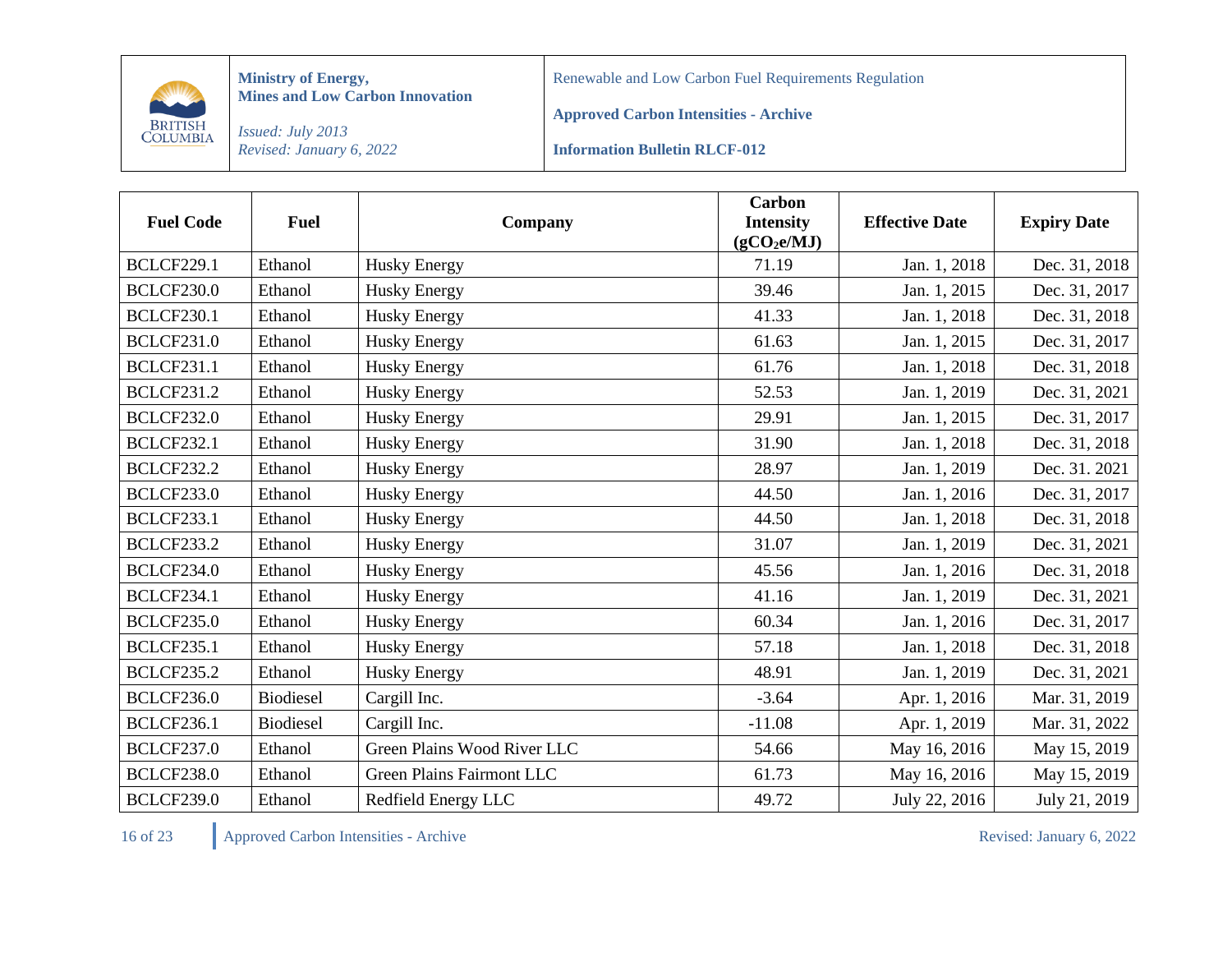

Renewable and Low Carbon Fuel Requirements Regulation

**Approved Carbon Intensities - Archive**

*Issued: July 2013 Revised: January 6, 2022*

**Information Bulletin RLCF-012**

| <b>Fuel Code</b>  | <b>Fuel</b> | Company                                 | <b>Carbon</b><br><b>Intensity</b><br>(gCO <sub>2</sub> e/MJ) | <b>Effective Date</b> | <b>Expiry Date</b> |
|-------------------|-------------|-----------------------------------------|--------------------------------------------------------------|-----------------------|--------------------|
| <b>BCLCF239.1</b> | Ethanol     | Redfield Energy LLC                     | 48.90                                                        | July 22, 2019         | July 21, 2022      |
| <b>BCLCF240.0</b> | Ethanol     | Aberdeen Energy LLC                     | 54.55                                                        | July 29, 2016         | July 25, 2019      |
| <b>BCLCF240.1</b> | Ethanol     | Aberdeen Energy LLC                     | 52.61                                                        | July 26, 2019         | July 25, 2022      |
| <b>BCLCF241.0</b> | <b>HDRD</b> | Neste Oil Singapore                     | 26.93                                                        | Sept. 7, 2016         | Dec. 31, 2017      |
| <b>BCLCF241.1</b> | <b>HDRD</b> | Neste Oil Singapore                     | 27.34                                                        | Jan. 1, 2018          | Nov. 8, 2020       |
| <b>BCLCF241.2</b> | <b>HDRD</b> | Neste Oil Singapore                     | 30.56                                                        | Nov. 9, 2020          | Nov. 8, 2023       |
| <b>BCLCF242.0</b> | Ethanol     | Permolex Ltd.                           | 33.54                                                        | Sept. 3, 2016         | Aug. 25, 2019      |
| <b>BCLCF242.1</b> | Ethanol     | Permolex Ltd.                           | 33.13                                                        | Aug. 26, 2019         | Aug. 25, 2022      |
| <b>BCLCF243.0</b> | Ethanol     | Permolex Ltd.                           | 40.11                                                        | Sept. 3, 2016         | Sept. 2, 2019      |
| <b>BCLCF244.0</b> | Ethanol     | Enerkem Alberta Biofuels LP             | $-54.80$                                                     | Dec. 7, 2016          | Dec. 6, 2017       |
| <b>BCLCF244.1</b> | Ethanol     | Enerkem Alberta Biofuels LP             | $-20.50$                                                     | Dec. 7, 2017          | Dec. 3, 2018       |
| <b>BCLCF244.2</b> | Ethanol     | Enerkem Alberta Biofuels LP             | $-20.50$                                                     | Dec. 4, 2018          | Dec. 31, 2019      |
| <b>BCLCF245.0</b> | <b>LNG</b>  | FortisBC Energy Inc.                    | 63.04                                                        | Jan. 1, 2017          | June 9, 2019       |
| <b>BCLCF245.1</b> | <b>LNG</b>  | FortisBC Energy Inc.                    | 65.57                                                        | June 10, 2019         | June 9, 2020       |
| <b>BCLCF245.2</b> | <b>LNG</b>  | FortisBC Energy Inc.                    | 63.54                                                        | June 10, 2020         | June 9, 2021       |
| <b>BCLCF245.3</b> | <b>LNG</b>  | FortisBC Energy Inc.                    | 65.09                                                        | June 10, 2021         | Dec. 31, 2022      |
| <b>BCLCF246.0</b> | Ethanol     | Mid America Agri Products/Wheatland LLC | 46.87                                                        | Mar. 7, 2017          | Mar. 6, 2020       |
| <b>BCLCF247.0</b> | Ethanol     | Future Fuel Ltd.                        | 37.59                                                        | Apr. 26, 2017         | Apr. 25, 2018      |
| <b>BCLCF248.0</b> | Ethanol     | Future Fuel Ltd.                        | 33.01                                                        | Apr. 26, 2017         | Apr. 25, 2018      |
| <b>BCLCF249.0</b> | <b>LNG</b>  | Ferus Natural Gas Fuels Inc.            | 67.34                                                        | Jan. 1, 2017          | Dec. 31, 2019      |
| <b>BCLCF250.0</b> | <b>HDRD</b> | East Kansas Agri-Energy, LLC            | 23.51                                                        | Sept. 15, 2017        | Sept. 14, 2018     |
| <b>BCLCF250.1</b> | <b>HDRD</b> | East Kansas Agri-Energy, LLC            | 39.36                                                        | Feb. 14, 2019         | Feb. 13, 2020      |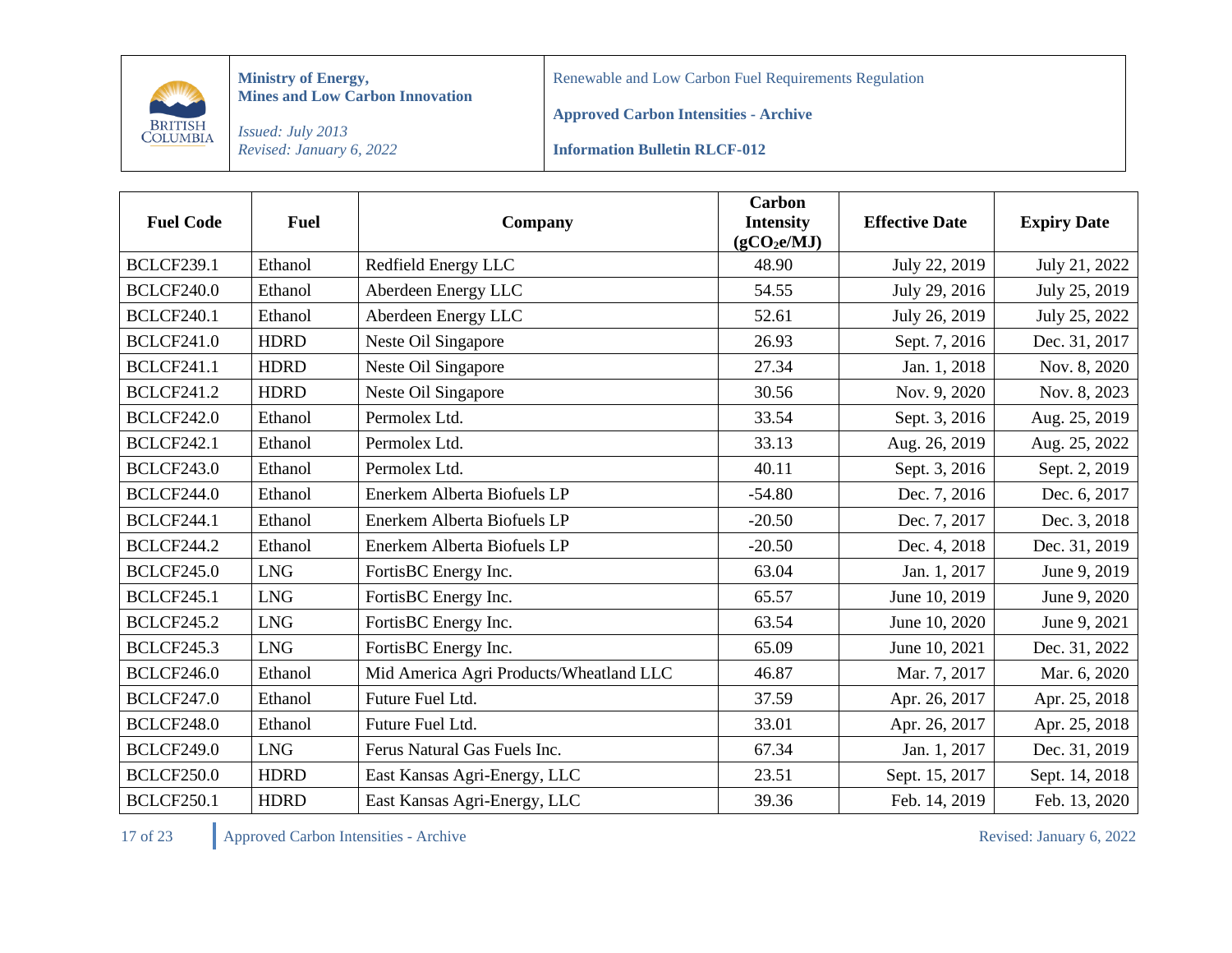

Renewable and Low Carbon Fuel Requirements Regulation

**Approved Carbon Intensities - Archive**

*Issued: July 2013 Revised: January 6, 2022*

**Information Bulletin RLCF-012**

| <b>Fuel Code</b>  | <b>Fuel</b>      | Company                                                        | <b>Carbon</b><br><b>Intensity</b><br>(gCO <sub>2</sub> e/MJ) | <b>Effective Date</b> | <b>Expiry Date</b> |
|-------------------|------------------|----------------------------------------------------------------|--------------------------------------------------------------|-----------------------|--------------------|
| <b>BCLCF250.2</b> | <b>HDRD</b>      | East Kansas Agri-Energy, LLC                                   | 39.36                                                        | Feb. 14, 2020         | Feb. 13, 2021      |
| <b>BCLCF251.0</b> | <b>Biodiesel</b> | Incobrasa Industries, Ltd.                                     | 6.89                                                         | Oct. 23, 2017         | Aug. 26, 2020      |
| <b>BCLCF251.1</b> | <b>Biodiesel</b> | Incobrasa Industries, Ltd.                                     | 3.49                                                         | Aug. 27, 2020         | Aug. 26, 2023      |
| <b>BCLCF252.0</b> | <b>Biodiesel</b> | Lower Mainland Biodiesel Waste & Cooking Oil<br>Recycling Inc. | 4.47                                                         | Feb. 22, 2018         | Feb. 21, 2019      |
| <b>BCLCF253.0</b> | Ethanol          | <b>POET Biorefining</b>                                        | 49.33                                                        | Mar. 27, 2018         | Mar. 26, 2021      |
| <b>BCLCF254.0</b> | Ethanol          | <b>POET Biorefining</b>                                        | 49.86                                                        | Mar. 27, 2018         | Mar. 26, 2021      |
| <b>BCLCF255.0</b> | <b>Biodiesel</b> | SeQuential Pacific Biodiesel LLC                               | 0.69                                                         | Apr. 25, 2018         | Apr. 24, 2021      |
| <b>BCLCF256.0</b> | <b>Biodiesel</b> | REG Albert Lea, LLC                                            | 21.03                                                        | May 2, 2018           | Mar. 11, 2021      |
| <b>BCLCF256.1</b> | <b>Biodiesel</b> | REG Albert Lea, LLC                                            | 24.42                                                        | Mar. 12, 2021         | Mar. 11, 2024      |
| <b>BCLCF257.0</b> | <b>Biodiesel</b> | REG Emden, LLC                                                 | 22.61                                                        | May 2, 2018           | May 1, 2021        |
| <b>BCLCF258.0</b> | <b>HDRD</b>      | REG Geismar, LLC                                               | 48.65                                                        | May 2, 2018           | May 1, 2019        |
| <b>BCLCF259.0</b> | <b>Biodiesel</b> | REG Oeding, LLC                                                | 23.42                                                        | May 2, 2018           | May 1, 2021        |
| <b>BCLCF260.0</b> | <b>Biodiesel</b> | Louis Dreyfus Company                                          | 11.22                                                        | June 18, 2018         | June 17, 2021      |
| <b>BCLCF261.0</b> | <b>HDRD</b>      | REG Geismar, LLC                                               | 16.47                                                        | Nov. 2, 2018          | Mar. 11, 2021      |
| <b>BCLCF261.1</b> | <b>HDRD</b>      | REG Geismar, LLC                                               | 20.46                                                        | Mar. 12, 2021         | Dec. 31, 2022      |
| <b>BCLCF262.0</b> | Ethanol          | Greenfield Global Winnebago LLC<br>(formerly Corn Plus)        | 56.13                                                        | Nov. 12, 2018         | Nov. 11, 2021      |
| <b>BCLCF262.1</b> | Ethanol          | Greenfield Global Winnebago LLC                                | 54.28                                                        | Nov. 12, 2021         | May 11, 2023       |
| <b>BCLCF263.0</b> | <b>CNG</b>       | Seabreeze Farm Ltd.                                            | 19.94                                                        | Oct. 16, 2018         | Oct. 15, 2019      |
| <b>BCLCF264.0</b> | <b>CNG</b>       | <b>Fraser Valley Biogas</b>                                    | 17.36                                                        | Oct. 16, 2018         | Oct. 15, 2019      |
| <b>BCLCF264.1</b> | <b>CNG</b>       | <b>Fraser Valley Biogas</b>                                    | 10.50                                                        | Jan. 1, 2020          | Dec. 31, 2022      |
| <b>BCLCF265.0</b> | <b>CNG</b>       | FortisBC Energy Inc.                                           | 7.33                                                         | Oct. 16, 2018         | Oct. 15, 2019      |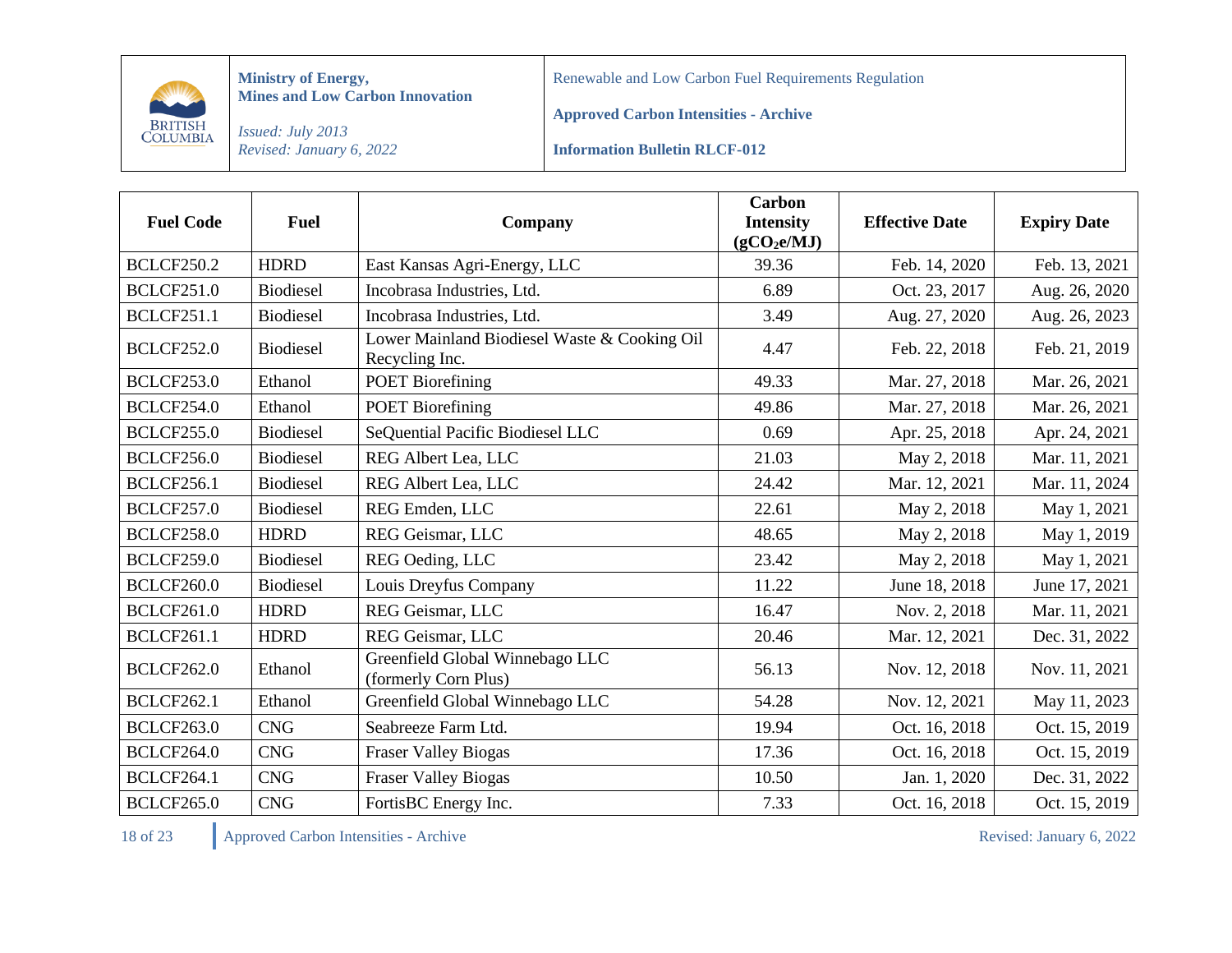

Renewable and Low Carbon Fuel Requirements Regulation

**Approved Carbon Intensities - Archive**

*Issued: July 2013 Revised: January 6, 2022*

**Information Bulletin RLCF-012**

| <b>Fuel Code</b>  | <b>Fuel</b>      | Company                                        | <b>Carbon</b><br><b>Intensity</b><br>(gCO <sub>2</sub> e/MJ) | <b>Effective Date</b> | <b>Expiry Date</b> |
|-------------------|------------------|------------------------------------------------|--------------------------------------------------------------|-----------------------|--------------------|
| <b>BCLCF265.1</b> | <b>CNG</b>       | FortisBC Energy Inc.                           | 6.73                                                         | Jan. 1, 2020          | Dec. 31, 2020      |
| <b>BCLCF266.0</b> | <b>CNG</b>       | FortisBC Energy Inc.                           | 30.80                                                        | Oct. 16, 2018         | Oct. 15, 2019      |
| <b>BCLCF267.0</b> | Ethanol          | Copersucar S.A.                                | 34.77                                                        | Jan. 18, 2019         | Jan. 17, 2022      |
| <b>BCLCF268.0</b> | <b>HDRD</b>      | REG Geismar, LLC                               | 21.51                                                        | Mar. 15, 2019         | Mar. 11, 2021      |
| <b>BCLCF268.1</b> | <b>HDRD</b>      | REG Geismar, LLC                               | 21.56                                                        | Mar. 12, 2021         | Dec. 31, 2022      |
| <b>BCLCF269.0</b> | <b>HDRD</b>      | Sinclair Wyoming Refining Company              | 32.24                                                        | Apr. 11, 2019         | Mar. 3, 2020       |
| <b>BCLCF269.1</b> | <b>HDRD</b>      | Sinclair Wyoming Refining Company              | 26.46                                                        | Mar. 4, 2020          | Mar. 1, 2021       |
| <b>BCLCF269.2</b> | <b>HDRD</b>      | Sinclair Wyoming Refining Company              | 20.28                                                        | Mar. 2, 2021          | Dec. 31, 2022      |
| <b>BCLCF270.0</b> | <b>HDRD</b>      | Sinclair Wyoming Refining Company              | 28.04                                                        | Apr. 11, 2019         | Apr. 10, 2020      |
| <b>BCLCF271.0</b> | Ethanol          | Terra Grain Fuels Inc.                         | 41.81                                                        | Apr. 23, 2019         | Apr. 22, 2022      |
| <b>BCLCF272.0</b> | <b>Biodiesel</b> | <b>Archer Daniels Midland Company</b>          | 10.56                                                        | May 28, 2019          | May 27, 2022       |
| <b>BCLCF273.0</b> | <b>Biodiesel</b> | Mid-America Biofuels                           | 10.15                                                        | May 29, 2019          | May 28, 2022       |
| <b>BCLCF274.0</b> | <b>Biodiesel</b> | Paseo Cargill Energy                           | $-12.70$                                                     | July 25, 2019         | July 24, 2022      |
| <b>BCLCF275.0</b> | Ethanol          | <b>Quad County Corn Processors Cooperative</b> | 61.57                                                        | Sept. 18, 2019        | Sept. 17, 2022     |
| <b>BCLCF276.0</b> | Ethanol          | Red River Biorefinery, LLC                     | 27.94                                                        | Mar. 4, 2020          | July 3, 2021       |
| <b>BCLCF277.0</b> | <b>CNG</b>       | City of Surrey                                 | $-86.47$                                                     | June 30, 2020         | June 29, 2021      |
| <b>BCLCF278.0</b> | Ethanol          | <b>Bonanza Bioenergy</b>                       | 23.88                                                        | Oct. 31, 2019         | Oct. 30, 2022      |
| <b>BCLCF279.0</b> | <b>Biodiesel</b> | REG Mason City, LLC                            | 13.43                                                        | Oct. 25, 2019         | Oct. 24, 2022      |
| <b>BCLCF280.0</b> | <b>Biodiesel</b> | REG Grays Harbor, LLC                          | 6.22                                                         | Jan. 15, 2020         | Jan. 14, 2023      |
| <b>BCLCF281.0</b> | <b>Biodiesel</b> | REG Grays Harbor, LLC                          | $-5.73$                                                      | Jan. 15, 2020         | Jan. 14, 2023      |
| <b>BCLCF282.0</b> | <b>Biodiesel</b> | <b>REG Madison, LLC</b>                        | 8.34                                                         | Jan. 13, 2020         | Jan. 12, 2023      |
| <b>BCLCF283.0</b> | <b>Biodiesel</b> | REG Seneca, LLC                                | 9.35                                                         | Jan. 13, 2020         | Jan. 12, 2023      |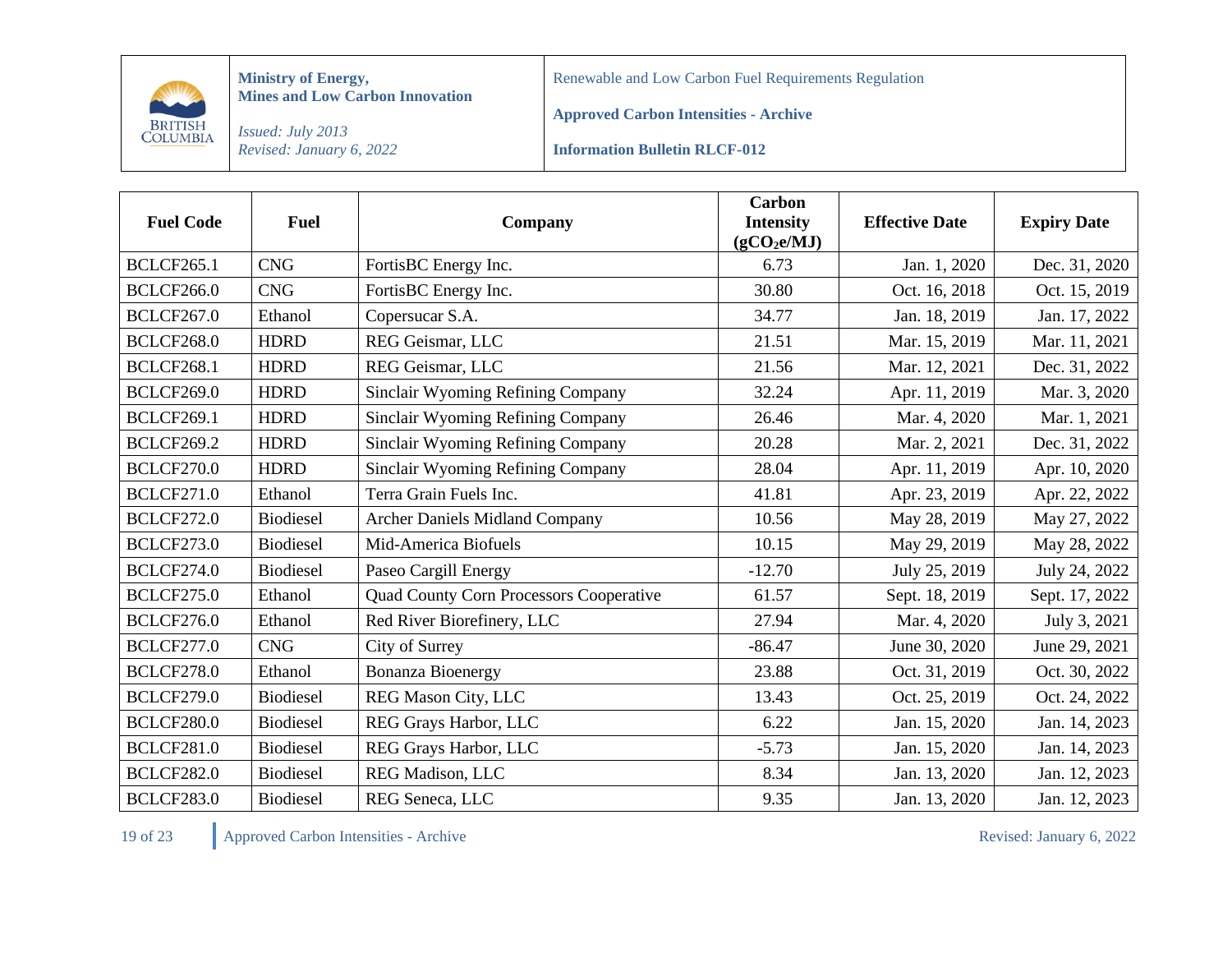

Renewable and Low Carbon Fuel Requirements Regulation

**Approved Carbon Intensities - Archive**

*Issued: July 2013 Revised: January 6, 2022*

**Information Bulletin RLCF-012**

| <b>Fuel Code</b>  | <b>Fuel</b>      | Company                                                      | Carbon<br><b>Intensity</b><br>(gCO <sub>2</sub> e/MJ) | <b>Effective Date</b> | <b>Expiry Date</b> |
|-------------------|------------------|--------------------------------------------------------------|-------------------------------------------------------|-----------------------|--------------------|
| <b>BCLCF284.0</b> | Ethanol          | Hub City, LLC                                                | 49.17                                                 | Apr. 8, 2020          | Apr. 7, 2023       |
| <b>BCLCF285.0</b> | Ethanol          | Huron Energy, LLC                                            | 46.46                                                 | Apr. 8, 2020          | Apr. 7, 2023       |
| <b>BCLCF286.0</b> | Ethanol          | <b>Bonanza Bioenergy</b>                                     | 39.56                                                 | June 11, 2020         | June 10, 2023      |
| <b>BCLCF287.0</b> | <b>HDRD</b>      | Diamond Green Diesel LLC                                     | 25.20                                                 | May 13, 2020          | May 12, 2023       |
| <b>BCLCF288.0</b> | <b>Biodiesel</b> | REG Grays Harbor, LLC                                        | $-0.30$                                               | Jan. 15, 2020         | Jan. 14, 2023      |
| <b>BCLCF289.0</b> | <b>Biodiesel</b> | REG Grays Harbor, LLC                                        | 4.44                                                  | Jan. 15, 2020         | Jan. 14, 2023      |
| <b>BCLCF290.0</b> | <b>Biodiesel</b> | REG Grays Harbor, LLC                                        | 13.16                                                 | Jan. 15, 2020         | Jan. 14, 2023      |
| <b>BCLCF291.0</b> | <b>Biodiesel</b> | REG Grays Harbor, LLC                                        | 11.78                                                 | Jan. 15, 2020         | Jan. 14, 2023      |
| <b>BCLCF292.0</b> | <b>HDRD</b>      | REG Geismar, LLC                                             | 26.90                                                 | May 18, 2020          | May 17, 2023       |
| <b>BCLCF293.0</b> | <b>HDRD</b>      | REG Geismar, LLC                                             | 23.91                                                 | May 18, 2020          | May 17, 2023       |
| <b>BCLCF294.0</b> | <b>Biodiesel</b> | Cincinnati Renewable Fuels, LLC                              | 7.36                                                  | June 23, 2020         | June 22, 2023      |
| <b>BCLCF295.0</b> | <b>Biodiesel</b> | Consolidated Biofuels Ltd.                                   | 17.45                                                 | Aug. 31, 2020         | Aug. 30, 2021      |
| <b>BCLCF296.0</b> | Ethanol          | <b>Siouxland Energy Cooperative</b>                          | 42.08                                                 | July 13, 2020         | July 12, 2023      |
| <b>BCLCF297.0</b> | <b>Biodiesel</b> | Consolidated Biofuels Ltd.                                   | 0.46                                                  | Nov. 12, 2020         | Nov. 11, 2021      |
| <b>BCLCF298.0</b> | <b>HDRD</b>      | Dakota Prairie Refining, LLC                                 | 22.52                                                 | Dec. 19, 2020         | Mar. 18, 2022      |
| <b>BCLCF299.0</b> | <b>HDRD</b>      | Dakota Prairie Refining, LLC                                 | 19.29                                                 | Dec. 19, 2020         | Mar. 18, 2022      |
| <b>BCLCF300.0</b> | <b>HDRD</b>      | Dakota Prairie Refining, LLC                                 | 21.80                                                 | Dec. 19, 2020         | Mar. 18, 2022      |
| <b>BCLCF301.0</b> | <b>Biodiesel</b> | <b>Express Grain Terminals LLC</b>                           | 13.79                                                 | Nov. 29, 2020         | Feb. 28, 2022      |
| <b>BCLCF302.0</b> | <b>HDRD</b>      | ECO Biochemical Technology (Zhangjiagang)<br>Company Limited | 25.16                                                 | Oct. 30, 2020         | Apr. 29, 2022      |
| <b>BCLCF303.0</b> | <b>HDRD</b>      | ECO Biochemical Technology (Zhangjiagang)<br>Company Limited | 19.05                                                 | Oct. 30, 2020         | Apr. 29, 2022      |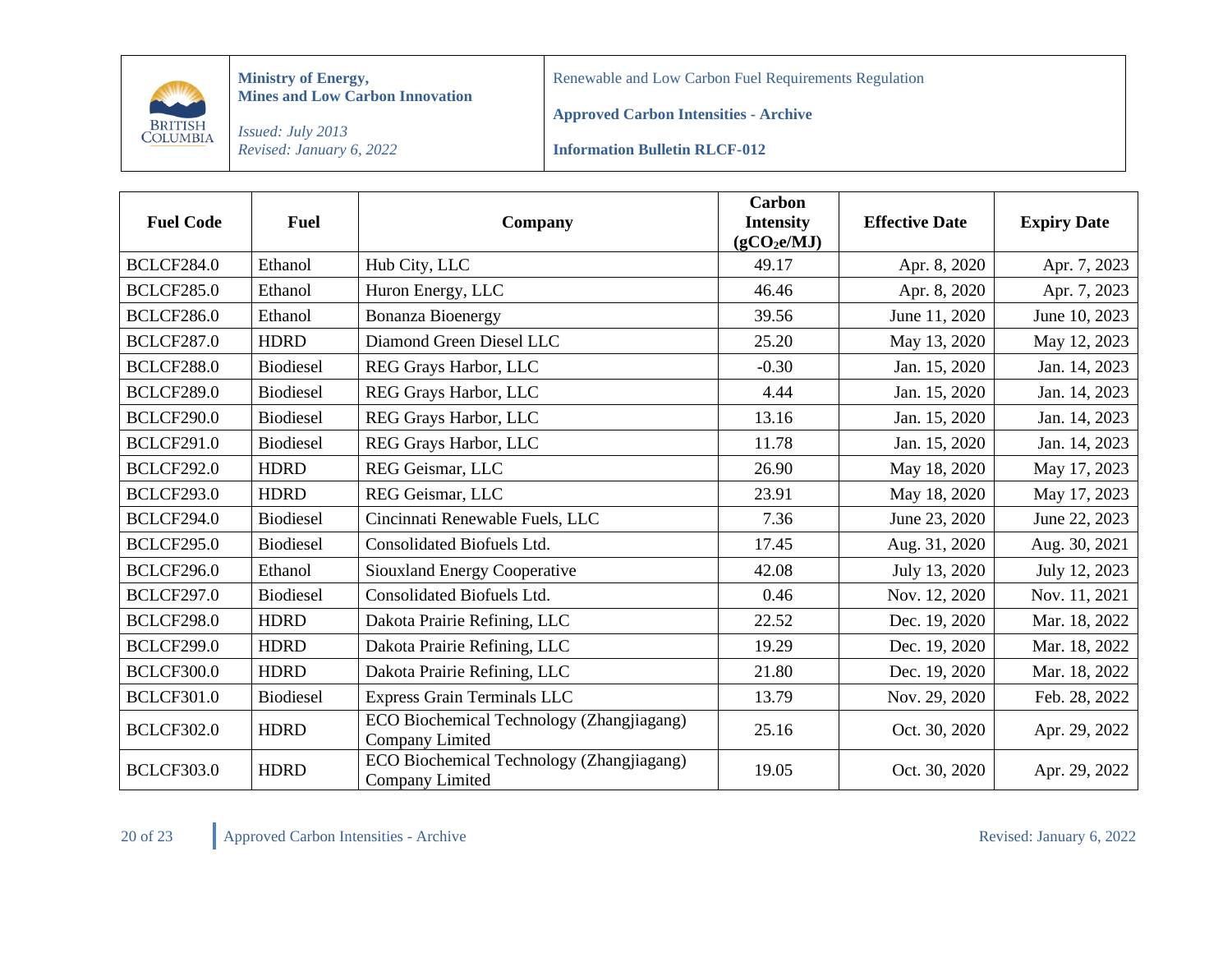

Renewable and Low Carbon Fuel Requirements Regulation

**Approved Carbon Intensities - Archive**

*Issued: July 2013 Revised: January 6, 2022*

**Information Bulletin RLCF-012**

| <b>Fuel Code</b>  | <b>Fuel</b>      | Company                                                      | <b>Carbon</b><br><b>Intensity</b><br>(gCO <sub>2</sub> e/MJ) | <b>Effective Date</b> | <b>Expiry Date</b> |
|-------------------|------------------|--------------------------------------------------------------|--------------------------------------------------------------|-----------------------|--------------------|
| <b>BCLCF304.0</b> | <b>HDRD</b>      | ECO Biochemical Technology (Zhangjiagang)<br>Company Limited | 44.21                                                        | Oct. 30, 2020         | Apr. 29, 2022      |
| <b>BCLCF305.0</b> | <b>HDRD</b>      | ECO Biochemical Technology (Zhangjiagang)<br>Company Limited | 31.37                                                        | Oct. 30, 2020         | Apr. 29, 2022      |
| <b>BCLCF306.0</b> | <b>HDRD</b>      | ECO Biochemical Technology (Zhangjiagang)<br>Company Limited | 19.16                                                        | Oct. 30, 2020         | Apr. 29, 2022      |
| <b>BCLCF307.0</b> | <b>HDRD</b>      | Phillips 66 Company                                          | 13.77                                                        | Jan. 11, 2021         | Dec.31, 2021       |
| <b>BCLCF308.0</b> | <b>HDRD</b>      | Phillips 66 Company                                          | 34.90                                                        | Jan. 11, 2021         | Dec.31, 2021       |
| <b>BCLCF309.0</b> | <b>HDRD</b>      | Sinclair Wyoming Refining Company                            | 20.13                                                        | Mar. 2, 2021          | Dec. 31, 2022      |
| <b>BCLCF310.0</b> | <b>HDRD</b>      | ECO Biochemical Technology (Zhangjiagang)<br>Company Limited | 33.86                                                        | Oct. 30, 2020         | Apr. 29, 2022      |
| <b>BCLCF311.0</b> | <b>Biodiesel</b> | REG Mason, City, LLC                                         | 16.33                                                        | Mar. 12, 2021         | Mar. 11, 2024      |
| <b>BCLCF312.0</b> | <b>Biodiesel</b> | REG Albert Lea, LLC                                          | 27.63                                                        | Mar. 12, 2021         | Mar. 11, 2024      |
| <b>BCLCF313.0</b> | <b>Biodiesel</b> | REG Albert Lea, LLC                                          | 13.44                                                        | Mar. 12, 2021         | Mar. 11, 2024      |
| <b>BCLCF314.0</b> | <b>Biodiesel</b> | Louis Dreyfus Company Claypool Holdings LLC                  | $-8.83$                                                      | May 4, 2021           | May 3, 2024        |
| <b>BCLCF315.0</b> | <b>Biodiesel</b> | Louis Dreyfus Company Claypool Holdings LLC                  | $-7.25$                                                      | May 4, 2021           | May 3, 2024        |
| <b>BCLCF316.0</b> | <b>LNG</b>       | FortisBC Energy Inc.                                         | 63.92                                                        | Jan. 1, 2021          | Dec. 31, 2023      |
| <b>BCLCF317.0</b> | <b>HDRD</b>      | REG Geismar, LLC                                             | 17.78                                                        | Mar. 12, 2021         | Dec. 31, 2022      |
| <b>BCLCF319.0</b> | <b>Biodiesel</b> | <b>REG Danville, LLC</b>                                     | 27.42                                                        | Mar. 19, 2021         | Mar. 18, 2024      |
| <b>BCLCF320.0</b> | <b>Biodiesel</b> | <b>REG Danville, LLC</b>                                     | 32.30                                                        | Mar. 19, 2021         | Mar. 18, 2024      |
| <b>BCLCF321.0</b> | <b>Biodiesel</b> | REG Danville, LLC                                            | 18.00                                                        | Mar. 19, 2021         | Mar. 18, 2024      |
| <b>BCLCF322.0</b> | <b>Biodiesel</b> | REG Danville, LLC                                            | 15.22                                                        | Mar. 19, 2021         | Mar. 18, 2024      |
| <b>BCLCF323.0</b> | <b>Biodiesel</b> | REG Danville, LLC                                            | 24.87                                                        | Mar. 19, 2021         | Mar. 18, 2024      |
| <b>BCLCF324.0</b> | <b>Biodiesel</b> | <b>REG Newton, LLC</b>                                       | 28.30                                                        | Mar. 19, 2021         | Mar. 18, 2024      |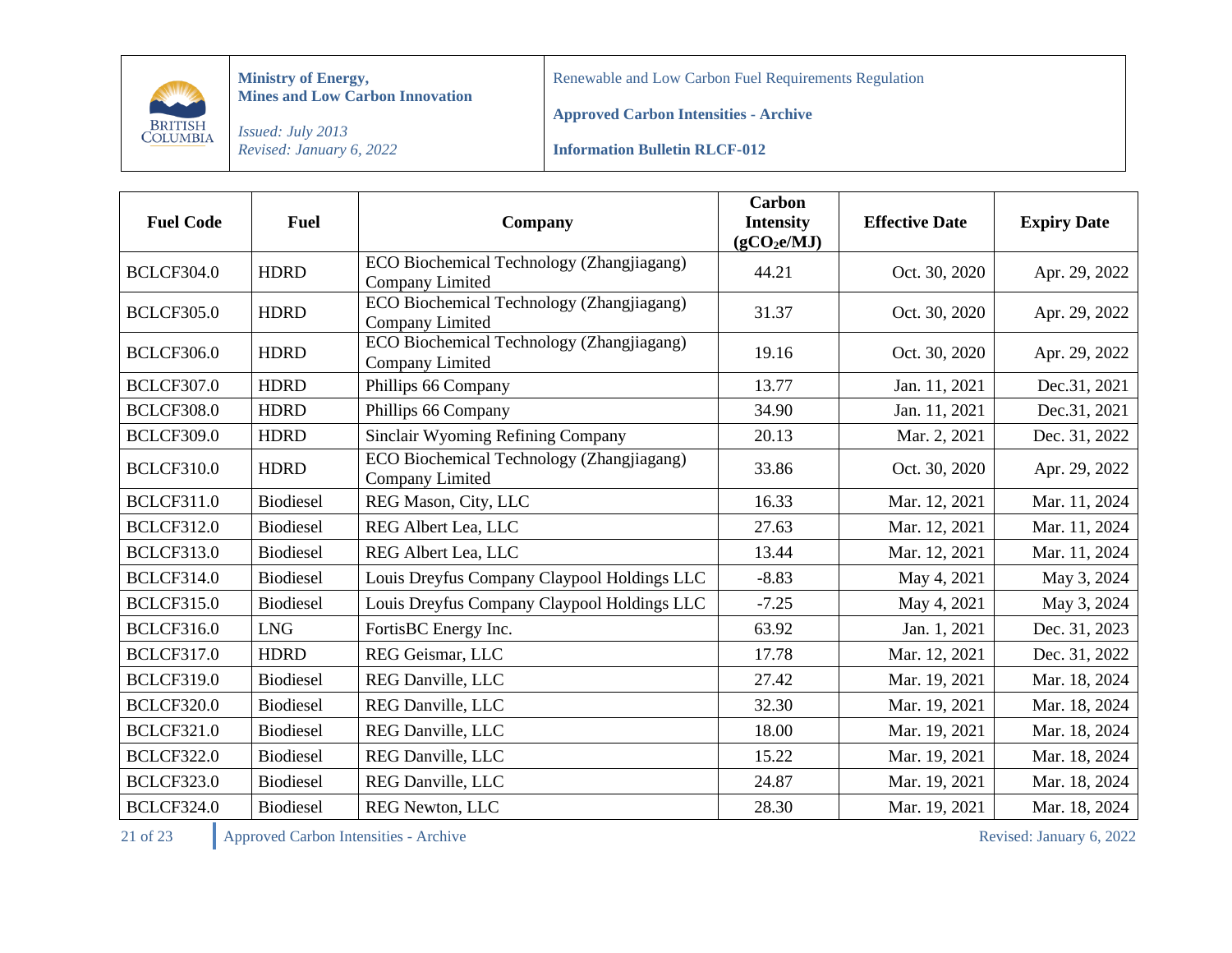

Renewable and Low Carbon Fuel Requirements Regulation

**Approved Carbon Intensities - Archive**

*Issued: July 2013 Revised: January 6, 2022*

**Information Bulletin RLCF-012**

| <b>Fuel Code</b>  | Fuel             | Company                     | Carbon<br><b>Intensity</b><br>(gCO <sub>2</sub> e/MJ) | <b>Effective Date</b> | <b>Expiry Date</b> |
|-------------------|------------------|-----------------------------|-------------------------------------------------------|-----------------------|--------------------|
| <b>BCLCF325.0</b> | <b>Biodiesel</b> | <b>REG Newton, LLC</b>      | 33.19                                                 | Mar. 19, 2021         | Mar. 18, 2024      |
| <b>BCLCF326.0</b> | <b>Biodiesel</b> | <b>REG Newton, LLC</b>      | 17.36                                                 | Mar. 19, 2021         | Mar. 18, 2024      |
| <b>BCLCF327.0</b> | <b>Biodiesel</b> | <b>REG Newton, LLC</b>      | 15.32                                                 | Mar. 19, 2021         | Mar. 18, 2024      |
| <b>BCLCF328.0</b> | <b>Biodiesel</b> | <b>REG Newton, LLC</b>      | 25.21                                                 | Mar. 19, 2021         | Mar. 18, 2024      |
| <b>BCLCF329.0</b> | <b>HDRD</b>      | <b>Neste Netherlands BV</b> | 27.66                                                 | June 10, 2021         | Dec. 31, 2022      |
| <b>BCLCF330.0</b> | <b>HDRD</b>      | Neste Netherlands BV        | 34.62                                                 | June 10, 2021         | Dec. 31, 2022      |
| <b>BCLCF331.0</b> | <b>HDRD</b>      | <b>Neste Netherlands BV</b> | 44.73                                                 | June 10, 2021         | Dec. 31, 2022      |
| <b>BCLCF332.0</b> | <b>HDRD</b>      | Neste Netherlands BV        | 42.02                                                 | June 10, 2021         | Dec. 31, 2022      |
| <b>BCLCF333.0</b> | <b>HDRD</b>      | <b>AltAir Paramount LLC</b> | 23.69                                                 | June 24, 2021         | Dec. 31, 2022      |
| <b>BCLCF334.0</b> | <b>Biodiesel</b> | World Energy Rome, LLC      | 2.33                                                  | June 30, 2021         | Dec. 29, 2022      |
| <b>BCLCF335.0</b> | <b>Biodiesel</b> | World Energy Rome, LLC      | 6.97                                                  | June 30, 2021         | Dec. 29, 2022      |
| <b>BCLCF336.0</b> | <b>Biodiesel</b> | World Energy Rome, LLC      | 11.73                                                 | June 30, 2021         | Dec. 29, 2022      |
| <b>BCLCF337.0</b> | <b>HDRD</b>      | Diamond Green Diesel, LLC   | 15.02                                                 | June 30, 2021         | Dec. 31, 2022      |
| <b>BCLCF338.0</b> | <b>HDRD</b>      | Diamond Green Diesel, LLC   | 22.64                                                 | June 30, 2021         | Dec. 31, 2022      |